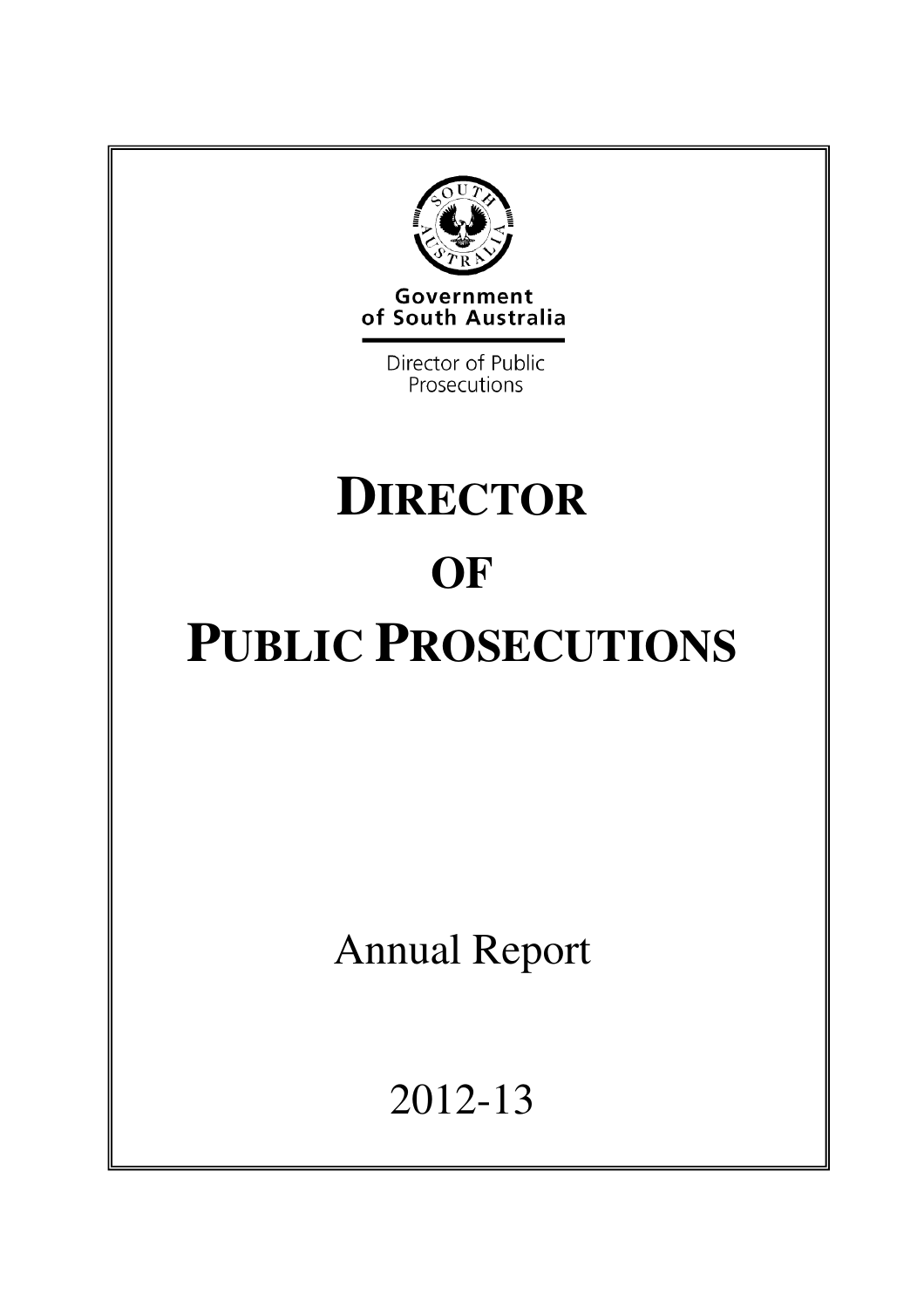**Office of the Director of Public Prosecutions Level 7, 45 Pirie Street (GPO Box 464) ADELAIDE 5000** 

\_\_\_\_\_\_\_\_\_\_\_\_\_\_\_\_\_\_\_\_\_\_\_\_\_\_\_\_\_\_\_\_\_\_\_\_\_\_\_\_\_\_\_\_\_\_\_\_\_\_\_\_\_\_\_\_\_\_\_\_\_\_\_\_\_\_\_\_\_\_\_\_\_\_\_\_\_\_\_\_\_\_\_\_\_\_\_\_\_\_\_\_\_\_\_\_\_\_\_\_\_\_\_\_\_\_\_\_\_\_\_\_\_\_\_\_\_\_\_\_\_\_\_\_\_\_\_\_\_

**Phone: (08) 8207 1529 Fax: (08) 8207 1799 Email: dpp@agd.sa.gov.au www.dpp.sa.gov.au** 

**ISSN 1833-7902**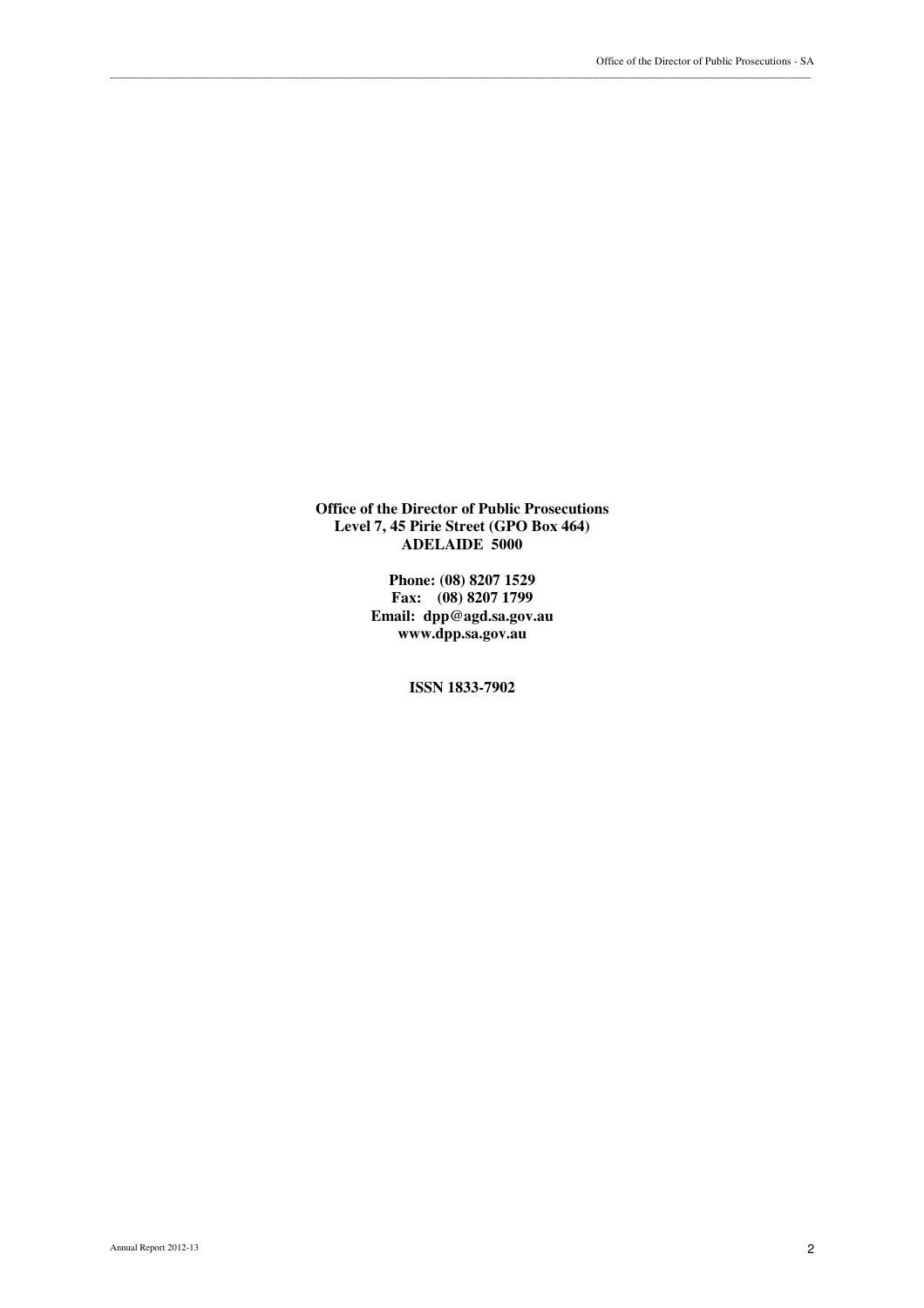# **Contents**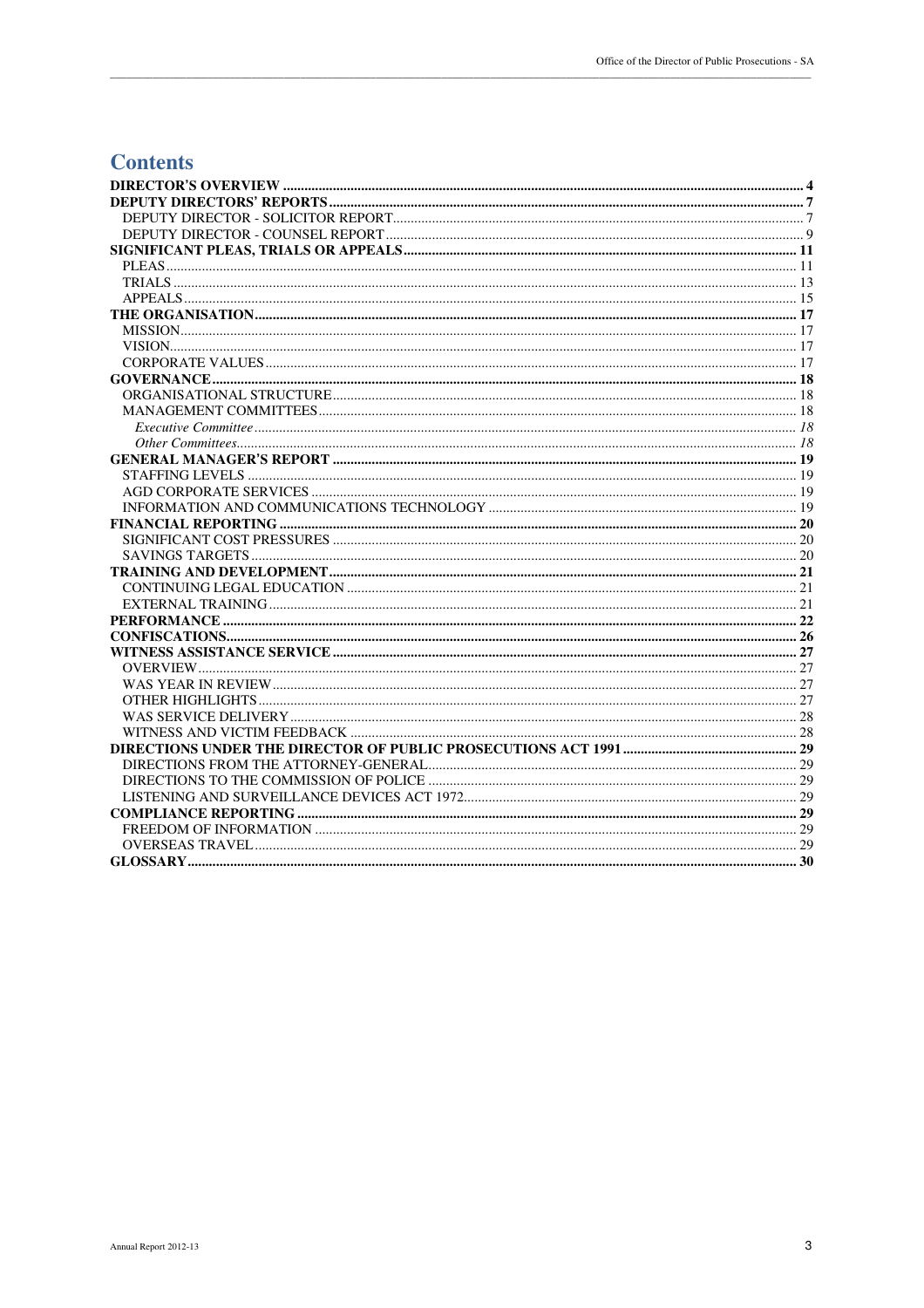#### **DIRECTOR'S OVERVIEW**

As I write this overview, I have on my desk a list of all of the proposals for legislative reform about which my Office has been asked to comment over the last 12 months. It is a long list.

\_\_\_\_\_\_\_\_\_\_\_\_\_\_\_\_\_\_\_\_\_\_\_\_\_\_\_\_\_\_\_\_\_\_\_\_\_\_\_\_\_\_\_\_\_\_\_\_\_\_\_\_\_\_\_\_\_\_\_\_\_\_\_\_\_\_\_\_\_\_\_\_\_\_\_\_\_\_\_\_\_\_\_\_\_\_\_\_\_\_\_\_\_\_\_\_\_\_\_\_\_\_\_\_\_\_\_\_\_\_\_\_\_\_\_\_\_\_\_\_\_\_\_\_\_\_\_\_\_

Many proposals have resulted in legislation being passed. In some instances, the impact of this legislative change has been small for my Office. In other instances, it has been considerable. This is particularly so with respect to the reforms in the area of discounts for guilty pleas and, should I consent, the ability of the Magistrates Court to sentence for certain major indictable offences. Both of these are reforms that have the potential to be positive ones for the criminal justice system. As each of these reforms only came into effect relatively recently, it is too early to provide any meaningful insight into their impact. However, they create the possibility of a meaningful shift in the early resolution of matters. This is often promoted as being in the interests of the more efficient running of the Courts and SAPOL. These things are, of course, true. However, not to be overlooked is the positive impact that early resolutions can have for victims and those close to them. The sometimes protracted nature of the criminal justice system causes significant additional trauma for people who have been victims of crime. It is pleasing to see reforms that might assist victims.

The list of reforms raises other issues. The burden of legislative change is easy to overlook, but is considerable. The Courts look to my Office to assist them in being up to date with legislative reform. That is particularly so when those reforms impact upon the admissibility of evidence and sentencing as many of them do. Over the last 12 months, considerable time has been devoted to changing work practices and to the education of staff about changes that have been brought about in these areas.

Another area where there has been an increased workload due to new legislation is as a consequence of the mandatory requirement under section 34P of the Evidence Act, 1929 for a notice to be filed in Court in every matter in which "discreditable conduct" is to be led as part of the evidence at trial. While this section came into effect in June 2012, in a practical sense this particular obligation has only had an impact in the last 12 months. It is an obligation that has come without any improvement to the conduct of criminal trials but which has added considerably to the workload of this Office. It is, I am sure, an unintended consequence of an important piece of legislative reform. I have spoken to the Attorney-General. I am confident he understands the issue and is committed to it being addressed by placing an amendment before Parliament that will address this unnecessary burden.

The goal of all proposals for legislative reform must be to improve the criminal justice system and the community's confidence in it. Legislation is an important weapon in looking for improvements. However, it is not the only answer. To this end, there have been two initiatives considered over the last 12 months that do not involve legislative reform that I wish to highlight. One involves something that has been achieved. The other is yet to be achieved.

First, the achievement. Following discussions with the Senior Judge of the Youth Court, SAPOL and the Chief Executive of the Attorney-General's Department, from 1 October 2013 this Office will have responsibility for the prosecution of a limited number of major indictable matters listed for trial in the Youth Court. This initiative is only possible because of funding provided by both the Chief Executive and SAPOL. At this stage, this is no more than a pilot program for a 12 month period. The benefits will need to be adequately measured as my Office's involvement in this area will not be able to continue unless there is a commitment to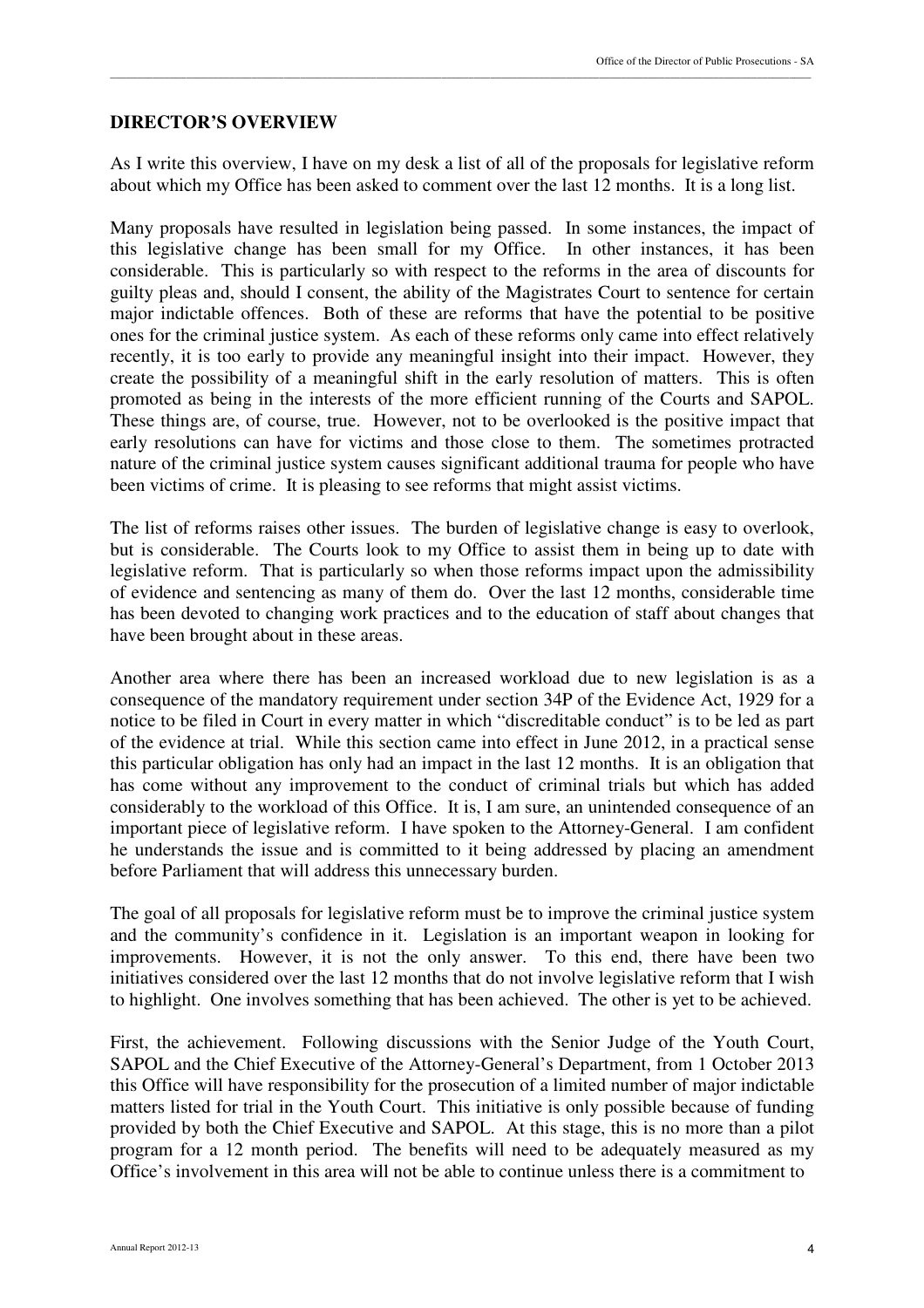ongoing funding. However, I have no doubt that the expertise that this Office has in prosecution work will bring the best possible results for the community. As the experts in prosecution work, there is a place for this Office to be using its skills more broadly when adequate funding can be provided.

\_\_\_\_\_\_\_\_\_\_\_\_\_\_\_\_\_\_\_\_\_\_\_\_\_\_\_\_\_\_\_\_\_\_\_\_\_\_\_\_\_\_\_\_\_\_\_\_\_\_\_\_\_\_\_\_\_\_\_\_\_\_\_\_\_\_\_\_\_\_\_\_\_\_\_\_\_\_\_\_\_\_\_\_\_\_\_\_\_\_\_\_\_\_\_\_\_\_\_\_\_\_\_\_\_\_\_\_\_\_\_\_\_\_\_\_\_\_\_\_\_\_\_\_\_\_\_\_\_

Second, the area where nothing substantial has been achieved to date. It is an area where the case for change cannot be questioned. To date nothing has yet been able to be achieved that would see my Office take responsibility for major indictable matters in the Magistrates Court in country areas.

Almost 20 years ago this Office took over the responsibility for this work in the metropolitan courts. The benefits of this have been considerable. Among them, early identification of appropriate charges, greater consistency in prosecution attitudes to resolutions and submissions on sentence, as well as significantly greater engagement with alleged victims by prosecutors and witness assistance staff from an early stage in the court process. Despite the undoubted success of that reform almost 20 years ago, it is still the case that like matters in the country courts are handled by police prosecutors. The only reasons for this are geography and funding. SAPOL has a presence in many country regions and so these matters are handled by police prosecutors until committed to the District Court or the Supreme Court for trial or sentence. It is only at that time that my Office becomes responsible. This approach deprives the accused, alleged victims, the Court and the broader community of the benefits that the early involvement of my Office can bring.

Geography is no longer a sufficient reason for this to continue. Resources like video conferencing are widely, albeit not universally, available in the country courts. For this reason alone, it is time for change. Subject to a determination of the funding that will be needed and proper processes being agreed to with SAPOL and the Magistrates Court, my Office should assume responsibility for these matters with my staff appearing from Adelaide via video link. In addition, where necessary, the overwhelming majority of conferences with alleged victims can be done in the same way. Such an approach will reduce the burden on police prosecutors in country areas. Reliable data collected by my Office over a long period gives confidence that matters will be resolved sooner and to appropriate charges. In turn, this will see alleged victims in country areas receive the same high quality service that my Office provides to people in the metropolitan areas.

In the current budget setting, perhaps those stakeholders who might benefit from less work through this Office being involved in these matters will need to commit to sacrifice resources to see reform in this area achieved. Ultimately, that is for others to decide. However, my Office has already done a considerable amount of work to identify some of the processes that would need to be agreed upon as well as the likely benefits that would flow. I am not aware of anyone who would suggest that the system would not be improved if this occurred. I am hopeful that the coming 12 months that this is an initiative that can be advanced.

I conclude with two important matters. First, an acknowledgment of the outstanding work that my staff have done over the last 12 months. They have worked tirelessly to deal with the pressures of the criminal justice system. The community is exceptionally well served. In October last year the Office was able to celebrate its 20 year anniversary with a function attended not only by current staff but also by past employees and leaders in the criminal justice system. It was important for staff to see through this function the proud history that this Office has and the important contribution that each of them make.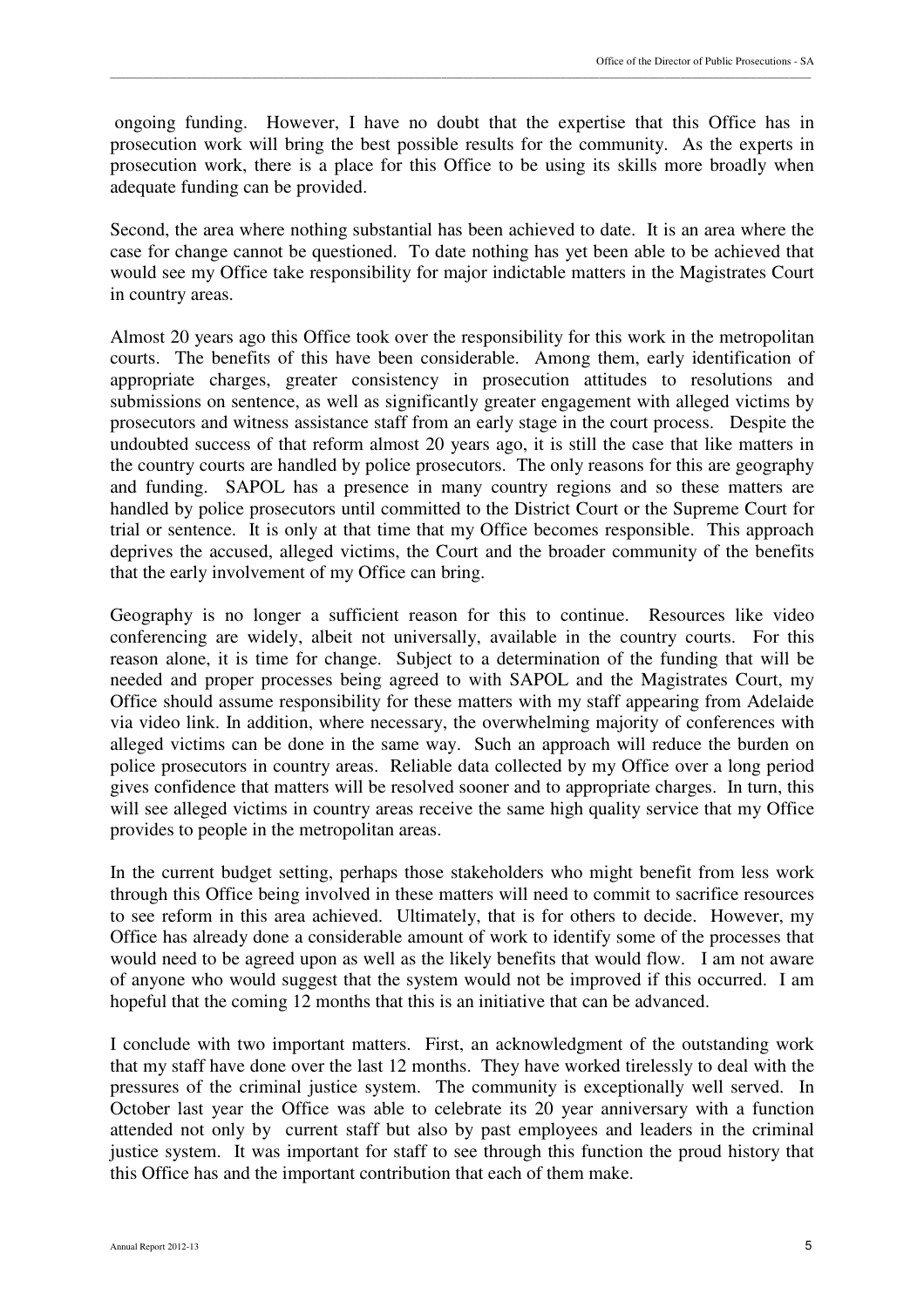Second, I acknowledge that South Australia's first DPP, Mr Paul Rofe QC, passed away in May 2013. Paul was a giant in the history of criminal prosecution work in this state. His leadership skills were unique. The positive influence that he had on this Office is felt to this day. He would be proud of what this Office continues to achieve for the community.

\_\_\_\_\_\_\_\_\_\_\_\_\_\_\_\_\_\_\_\_\_\_\_\_\_\_\_\_\_\_\_\_\_\_\_\_\_\_\_\_\_\_\_\_\_\_\_\_\_\_\_\_\_\_\_\_\_\_\_\_\_\_\_\_\_\_\_\_\_\_\_\_\_\_\_\_\_\_\_\_\_\_\_\_\_\_\_\_\_\_\_\_\_\_\_\_\_\_\_\_\_\_\_\_\_\_\_\_\_\_\_\_\_\_\_\_\_\_\_\_\_\_\_\_\_\_\_\_\_

**Adam Kimber SC**  Director of Public Prosecutions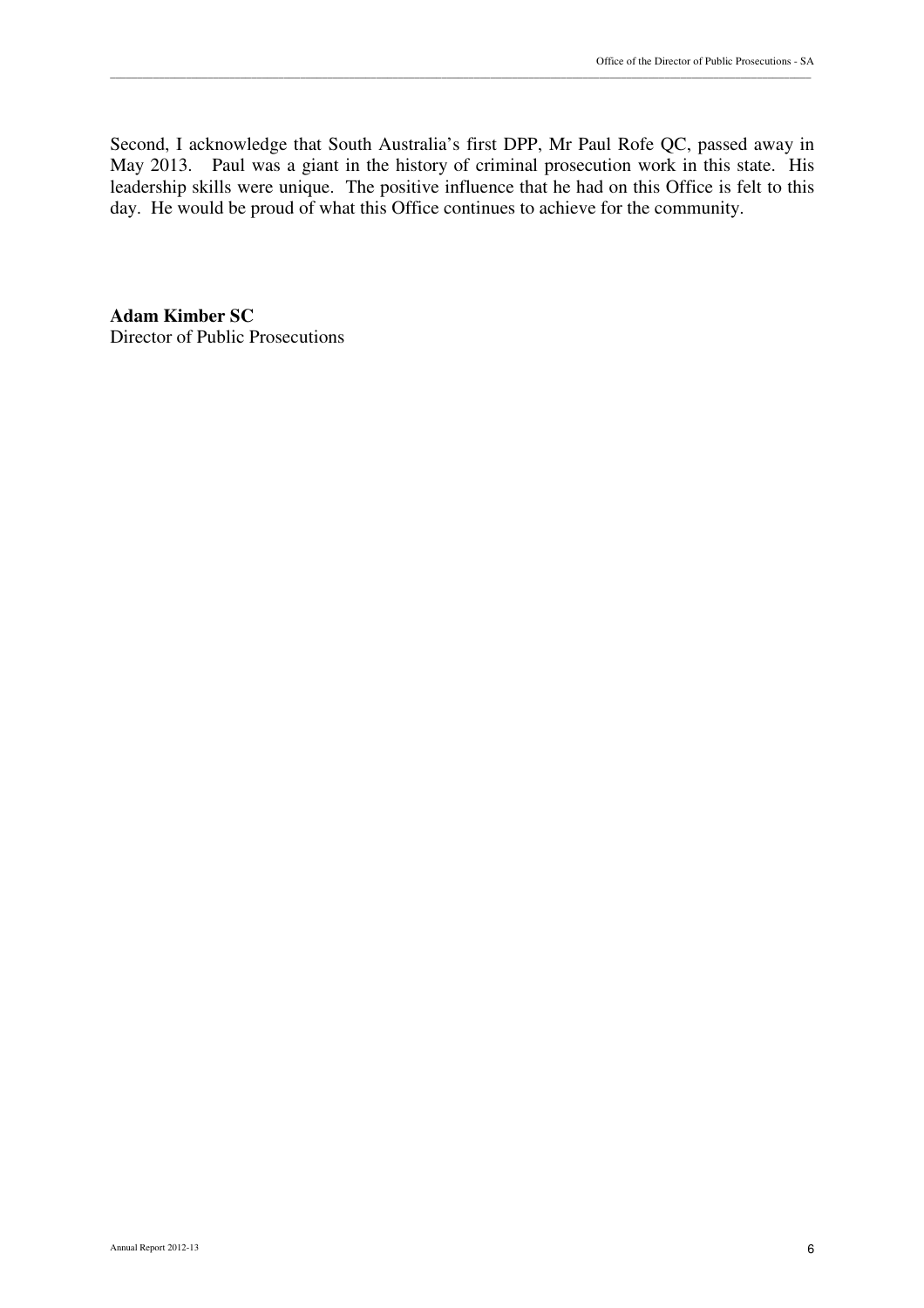#### **DEPUTY DIRECTORS' REPORTS**

Historically, one person has acted as the Deputy or Associate Director to the Director of Public Prosecutions. However, the organisational and practical needs of the Office have continued to evolve over the last decade. Therefore, in 2012-13, the Director created two Deputy Director roles, to reflect the different focus of the Solicitor Section and the Counsel Section, on the legal work undertaken by the Office.

\_\_\_\_\_\_\_\_\_\_\_\_\_\_\_\_\_\_\_\_\_\_\_\_\_\_\_\_\_\_\_\_\_\_\_\_\_\_\_\_\_\_\_\_\_\_\_\_\_\_\_\_\_\_\_\_\_\_\_\_\_\_\_\_\_\_\_\_\_\_\_\_\_\_\_\_\_\_\_\_\_\_\_\_\_\_\_\_\_\_\_\_\_\_\_\_\_\_\_\_\_\_\_\_\_\_\_\_\_\_\_\_\_\_\_\_\_\_\_\_\_\_\_\_\_\_\_\_\_

The need to introduce a level of specialisation into each section reflected the increasing complexities associated with the preparation and prosecution of serious criminal pleas and trials. The work done by trial counsel is different to the work done by solicitors, who handle and resolve the bulk of the legal work of the Office. This difference needs to be managed accordingly.

#### **Deputy Director - Solicitor Report**

The solicitors continue to prepare matters for trial and to appear in all criminal courts when submissions are made on guilty pleas, when disputed facts hearings proceed, for some mental incompetence trials and in relation to permission to appeal arguments. However, in the last twelve months, there have been a number of significant changes to the way the section operates, and it is anticipated that there will be more in the next twelve months.

The first important change was the centralisation of metropolitan committals to the Adelaide Magistrates Court. It is anticipated that by December 2013, the centralisation process will be complete. This initiative initially created some difficulties for the Office as solicitors continued to service the metropolitan courts while at the same time appearing in the Adelaide Magistrates Court for those new matters transferred to the city. Given the need for solicitors to also appear in the District and Supreme Courts there is a need to ensure that the listing of committal matters in Adelaide allows the solicitors to accommodate all the demands on their time.

The section has also advocated strongly to have a presence in committals in country areas as set out in the Director's Overview. To support this proposed initiative the Office has collected data over a long period. This information indicates strongly that matters would be resolved sooner if this Office handled them from their inception.

A second significant change resulted from legislative amendments designed to stipulate sentencing discounts for early guilty pleas, and to allow for some major indictable matters to be finalised in the Magistrates Court. These amendments will potentially reduce the number of matters being committed to the District Court, thus reducing the time that defendants, victims and witnesses must wait before the trial can proceed. It is critical to identify those matters which can be resolved in the Magistrates Court, to ensure that the serious contested matters in the Superior Courts are dealt with in a timely fashion.

When the Office took over metropolitan committals in 1996-97 there were approximately 1,200 defendants commencing a major indictable committal/trial process. By the last financial year that number had increased to approximately 2,800 defendants. The Office must be vigilant in resolving those matters suitable for resolution as early as possible. Not only is this beneficial to victims and defendants, it also assists in ensuring the District and Supreme Courts of this State are not put under further pressure.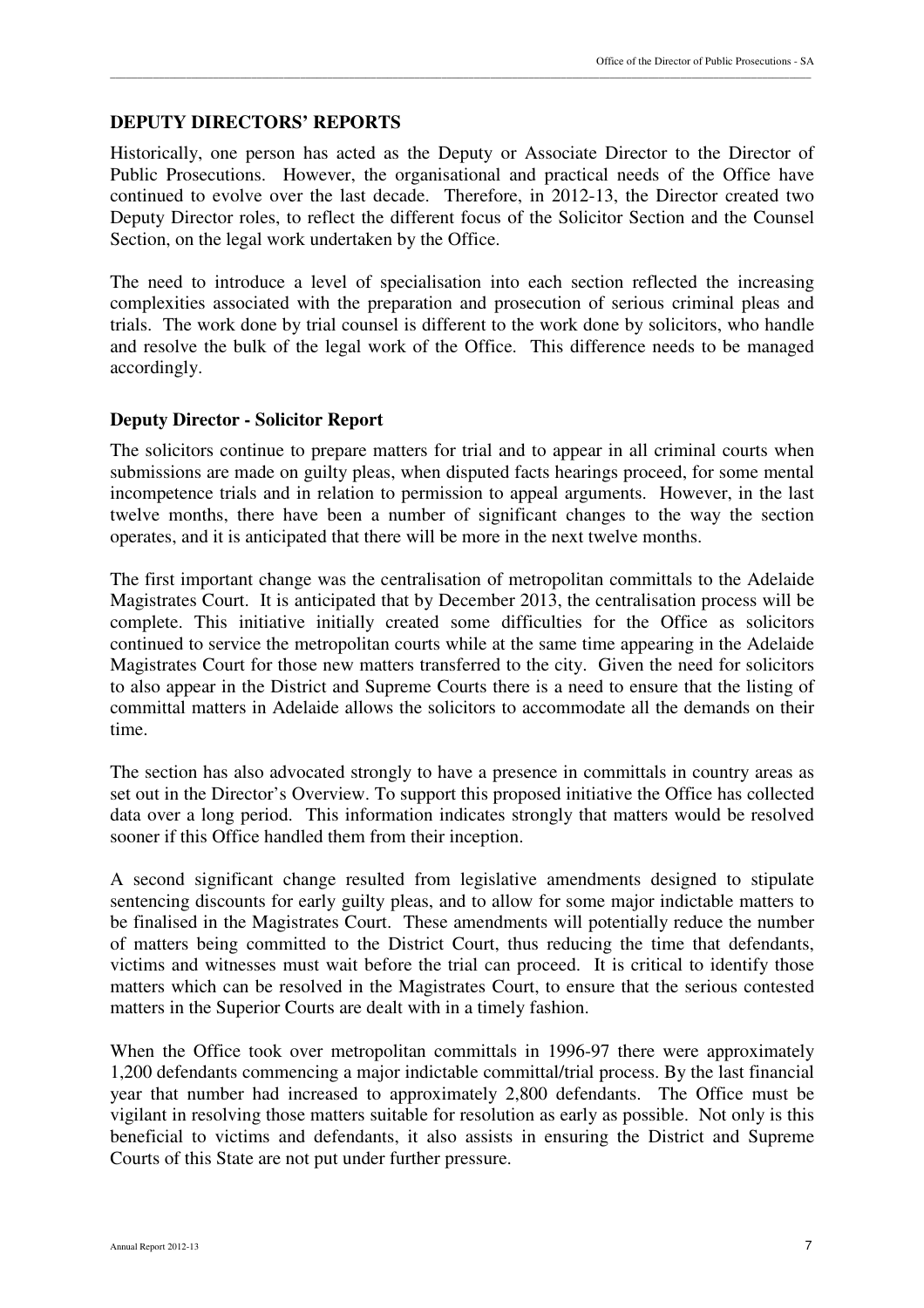A third important initiative which may lead to efficiencies for the criminal justice system is a pilot commenced in the Holden Hill Committal Court for a period of 12 months. A senior manager from the Solicitor's Section was taken off-line for the period of the pilot to work with Holden Hill investigators. The purpose of the pilot has been to identify impediments to early guilty pleas or resolutions and to gauge the costs inherent in such an intensive intervention. It has required the manager to be available to provide early advice on the appropriate charges as soon as a person is arrested for major indictable offences, to identify those outstanding enquiries that are crucial to the investigation, and to initiate contact with defence counsel to commence early discussions. The pilot is still underway but it is hoped that valuable data about where and how to focus resources will be obtained, providing a solid foundation to make the committal process more efficient.

\_\_\_\_\_\_\_\_\_\_\_\_\_\_\_\_\_\_\_\_\_\_\_\_\_\_\_\_\_\_\_\_\_\_\_\_\_\_\_\_\_\_\_\_\_\_\_\_\_\_\_\_\_\_\_\_\_\_\_\_\_\_\_\_\_\_\_\_\_\_\_\_\_\_\_\_\_\_\_\_\_\_\_\_\_\_\_\_\_\_\_\_\_\_\_\_\_\_\_\_\_\_\_\_\_\_\_\_\_\_\_\_\_\_\_\_\_\_\_\_\_\_\_\_\_\_\_\_\_

A fourth important initiative is the creation of a dedicated training resource. The task of prosecuting serious crime is becoming increasingly complex. Any survey of the statute books in the past decade will show significant amendments to the substantive criminal law and to the procedures to now be adopted in the courts. Every legislative amendment brings with it additional work for staff in changed work practices, training, reporting requirements to assess the success or otherwise of the changed practices, and assisting the Court to identify and adapt to those changes.

To keep abreast of the changes and to provide the necessary training the office has established an on-line guide for staff, and has created a position for a Legal Education Officer. The incumbent has provided invaluable assistance to the Office in the short time she has been working with us and has helped to develop the on-line guide into an easily accessible and instructive legal resource.

The next twelve months will present significant challenges for the section as we seek to stay on top of an increasing workload, respond to Departmental savings targets, change our practices to respond to the jurisdictional changes of the Magistrates Court, participate in the pilot for prosecuting some Youth Court trials, and manage sentencing matters in the Country Courts by video links. I anticipate that, by the end of 2013-14, the necessary foundations to promote and ensure early guilty pleas will have been laid.

I would also like to take this opportunity to thank the hard working solicitors, managers and administrative staff in my section for all their efforts. They have worked tirelessly to provide a professional and efficient prosecution service to the community in this State.

**Ian Press**  Deputy Director of Public Prosecutions - Solicitor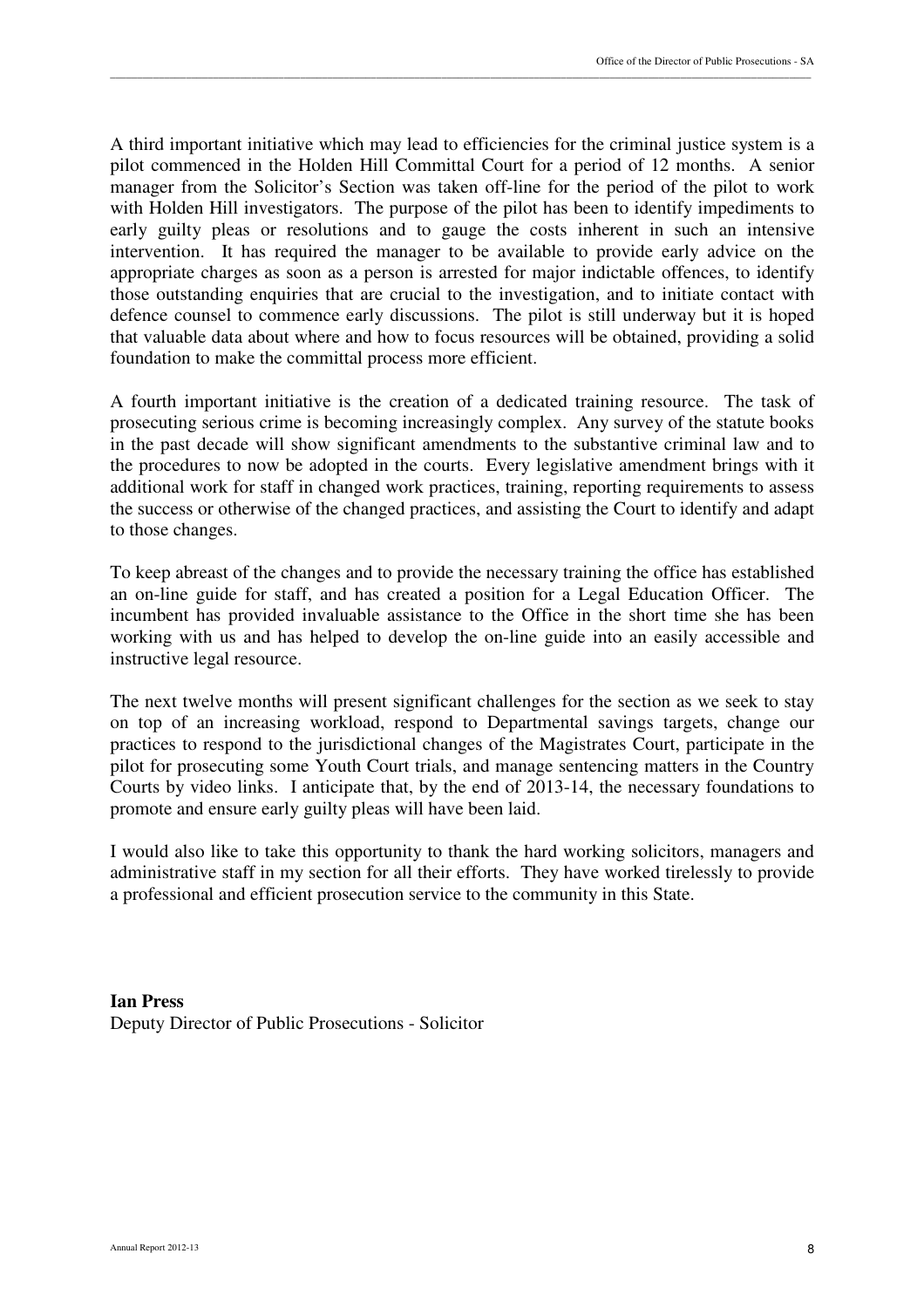#### **Deputy Director - Counsel Report**

In September 2012, I was appointed Deputy Director of Public Prosecutions - Counsel. The creation of this specialised Deputy position was a reflection of the value that the Office places on a highly skilled counsel section committed to vigorously and fairly prosecuting the most serious crimes committed in this State.

\_\_\_\_\_\_\_\_\_\_\_\_\_\_\_\_\_\_\_\_\_\_\_\_\_\_\_\_\_\_\_\_\_\_\_\_\_\_\_\_\_\_\_\_\_\_\_\_\_\_\_\_\_\_\_\_\_\_\_\_\_\_\_\_\_\_\_\_\_\_\_\_\_\_\_\_\_\_\_\_\_\_\_\_\_\_\_\_\_\_\_\_\_\_\_\_\_\_\_\_\_\_\_\_\_\_\_\_\_\_\_\_\_\_\_\_\_\_\_\_\_\_\_\_\_\_\_\_\_

The Counsel Section of the Office conducts trials in relation to a range of serious offences including murder, sexual assault, manslaughter, offences of violence, drug offences, causing death and bodily harm by dangerous driving, and fraud. Senior members of the Counsel Section also conduct appeals in the Court of Criminal Appeal and in the High Court of Australia. The legal staff within this section are very often the public face of the Office and as such are open to public scrutiny. It is for that reason that it is important that the lawyers not only have the appropriate skills but are trained and developed to a standard which the community would expect of its prosecutors.

In 2006, the Office dismantled the Counsel Section. Instead prosecutors were assigned to each of the solicitor teams as recommended by the Lizard Drinking Review. In my view this structural change was not a success. To the contrary, in diluting the skill set of a committed Counsel Section by spreading those individuals across the whole of the Office we failed to succession plan. We did not focus on maintaining and improving the skills of those responsible for conducting trials and we did not effectively identify and develop future trial counsel.

As a consequence in 2010 we re-established the Counsel Section so that inexperienced prosecutors were co-located with experienced prosecutors. This change allowed the skills of those experienced lawyers to be more readily available to juniors to provide the intense guidance and supervision they needed. A formal training and development programme has commenced and I am already seeing the benefits in terms of junior staff feeling more confident to take up more difficult and complex trials.

This growing pool of mid ranging experienced trial counsel has provided benefits for solicitors in the Office as well. First, there are more opportunities available for those solicitors who wish to concentrate on counsel work and move into the section. Secondly, there are more prosecutors available to those solicitors who are running their own trials. The prosecutors act as a mentor to solicitors conducting trials for the first few times and hence skills are improving across the Office.

The increase in lawyers' trial skills in the Office has meant that we are now in the position to expand our jurisdiction to match the needs of the criminal justice system. For example, we will now be providing counsel for some Youth Court trials as a consequence of the Senior Judge of the Youth Court asking this Office to become involved in some of the more complex trial work in that court.

Secondly, an arrangement has been reached in which this Office will make counsel available to assist the ICAC. It is too early yet to say exactly what form this assistance will take, but the creation of any such role can only be beneficial to both organisations.

This broader involvement is a positive development for the criminal justice system as it puts experienced counsel into areas which have a need for that expertise. It is also good for staff, as it exposes them to some of the diversity of work which would be available to them at the Independent Bar. This is a significant asset when it comes to retaining our best staff.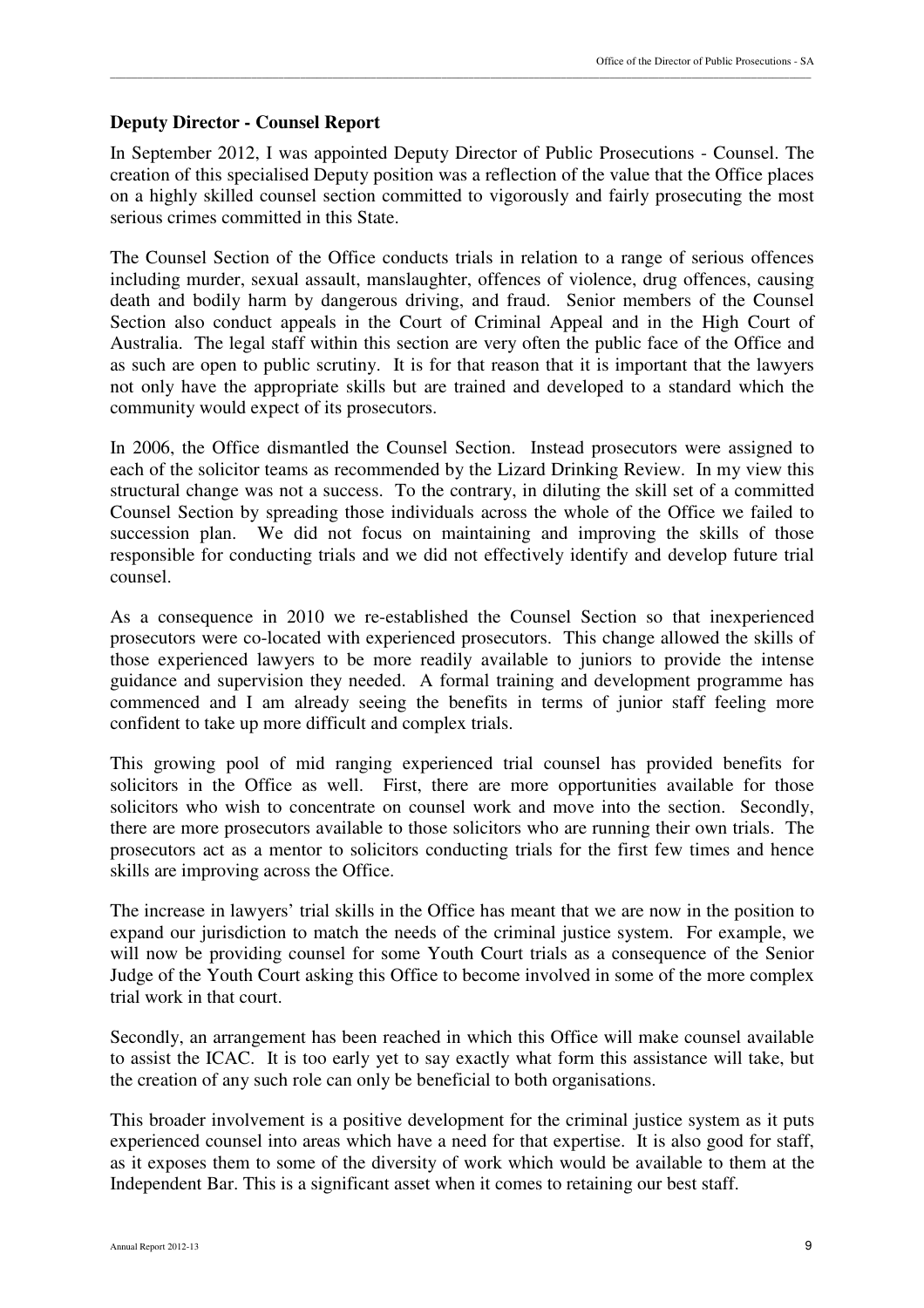The final matter that I wish to mention is that of briefing out trials to the Independent Bar. It has long been the practice of the ODPP to brief members of the independent bar to conduct trials in circumstances in which there is no ODPP prosecutor available. As a result of dismantling the Counsel Section briefing out increased dramatically. In a time of significant budget cutbacks this was an area of expenditure which we looked to significantly reduce. That has very much been a large part of my focus since the re-establishment of the section. This has required considerable effort from every member of the Counsel Section. Those efforts have been successful. Briefing out has now been reduced back to a reasonable level. I do however, issue a word of caution. If we wish to continue to offer the community the level and quality of prosecution that they are entitled to expect then we need to keep a continued focus on the training and development of trial counsel. In the current budgetary climate we have struggled to find trial prosecutors to cover all of the trials conducted in the Supreme and District Courts. When that is the primary focus, it leaves few resources to devote to the development of skills of the staff within the section. That is something that needs to be addressed in the year ahead.

\_\_\_\_\_\_\_\_\_\_\_\_\_\_\_\_\_\_\_\_\_\_\_\_\_\_\_\_\_\_\_\_\_\_\_\_\_\_\_\_\_\_\_\_\_\_\_\_\_\_\_\_\_\_\_\_\_\_\_\_\_\_\_\_\_\_\_\_\_\_\_\_\_\_\_\_\_\_\_\_\_\_\_\_\_\_\_\_\_\_\_\_\_\_\_\_\_\_\_\_\_\_\_\_\_\_\_\_\_\_\_\_\_\_\_\_\_\_\_\_\_\_\_\_\_\_\_\_\_

I am excited at the prospects for the next twelve months and look forward to continuing to work with my team to continue to represent the South Australian community in our courts. I thank all of those in the Counsel Section who have worked together to re-establish a team of highly skilled and committed prosecutors who have and will continue to offer an excellent service to our State.

**Sandi McDonald SC**  Deputy Director of Public Prosecutions - Counsel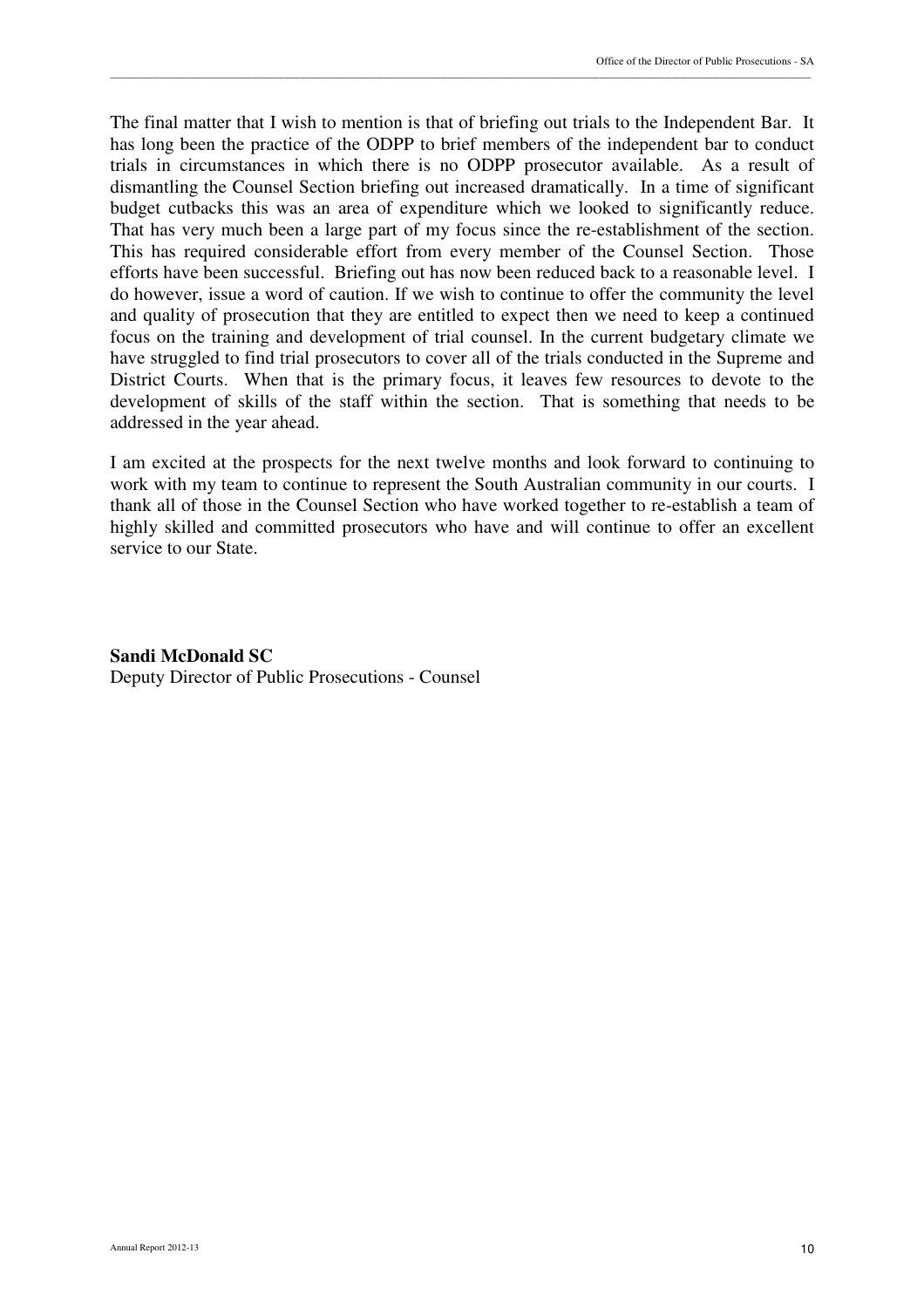#### **SIGNIFICANT PLEAS, TRIALS OR APPEALS**

#### **Pleas**

#### *Jalloul and Mohammadi*

Mohammadi pleaded guilty to aggravated threatening life. Jalloul pleaded guilty to aggravated endangering life and aggravated possessing a firearm without a licence. The defendants were sentenced on 18 July 2013.

\_\_\_\_\_\_\_\_\_\_\_\_\_\_\_\_\_\_\_\_\_\_\_\_\_\_\_\_\_\_\_\_\_\_\_\_\_\_\_\_\_\_\_\_\_\_\_\_\_\_\_\_\_\_\_\_\_\_\_\_\_\_\_\_\_\_\_\_\_\_\_\_\_\_\_\_\_\_\_\_\_\_\_\_\_\_\_\_\_\_\_\_\_\_\_\_\_\_\_\_\_\_\_\_\_\_\_\_\_\_\_\_\_\_\_\_\_\_\_\_\_\_\_\_\_\_\_\_\_

The brief facts of the matter are that both defendants were previously members of an Outlaw Motorcycle Gang (OMG). On the evening of Sunday 18 December 2011, Jalloul was having dinner at Café Paesano in the North Adelaide Village. He claimed at sentencing submissions that he was there to meet another member of an OMG to hand back his "patch". He had a loaded firearm concealed on his person.

At about 9:45pm Mohammadi entered the restaurant and pointed what we ultimately did not dispute was a replica firearm in the direction of Jalloul. Jalloul immediately removed his firearm and proceeded to fire no less than five rounds in the direction of Mohammadi as he left the restaurant and ran through the Village. The restaurant and the Village itself were crowded with diners and other members of the public, including young children.

After a discount for his plea, Mohammadi was sentenced to a head sentence of four years and eight months with a non parole period of two years and ten months (that included two months which was the unexpired balance of a previous sentence).

Jalloul was serving a sentence for unrelated matters of three years seven months and eleven days with a non parole period of twenty-one months. A new head sentence of ten years, four months and four days and a non parole period of six years and three months was imposed.

#### *Statutes Amendment (Serious and Organised Crime) Act 2012*

Legislative amendments introduced by this Act were relied upon by the Office for the first time in an aggravated robbery trial.

Six accused were charged with aggravated robbery, and were alleged to have participated in a home invasion where the victim was assaulted and forcibly detailed. Motorcycles and other property were taken.

One of the aggravating features alleged by the Office was that the offending was committed for the benefit of two or more members of a criminal organisation. Each of the accused were alleged to be members of, or associated with, a motorcycle club.

Applications for bail were made by the accused in the Adelaide Magistrates Court. In opposing bail in relation to each accused, the Office made an application pursuant to the recently introduced section 3A of the *Bail Act 1985* seeking each accused to be declared serious and organised crime suspects. This was the first time that a South Australian Court was required to interpret and consider the operation of that section. In a ruling delivered on 11 October 2012, the Adelaide Magistrates Court determined each accused to be serious and organised crime suspects, and refused bail for the accused who elected to proceed to make applications for bail.

During the course of the proceedings, one accused applied for a review of Magistrates Court decision regarding bail in the Supreme Court. Whilst that review of bail was ultimately abandoned by the accused involved, the Supreme Court Justice hearing the matter observed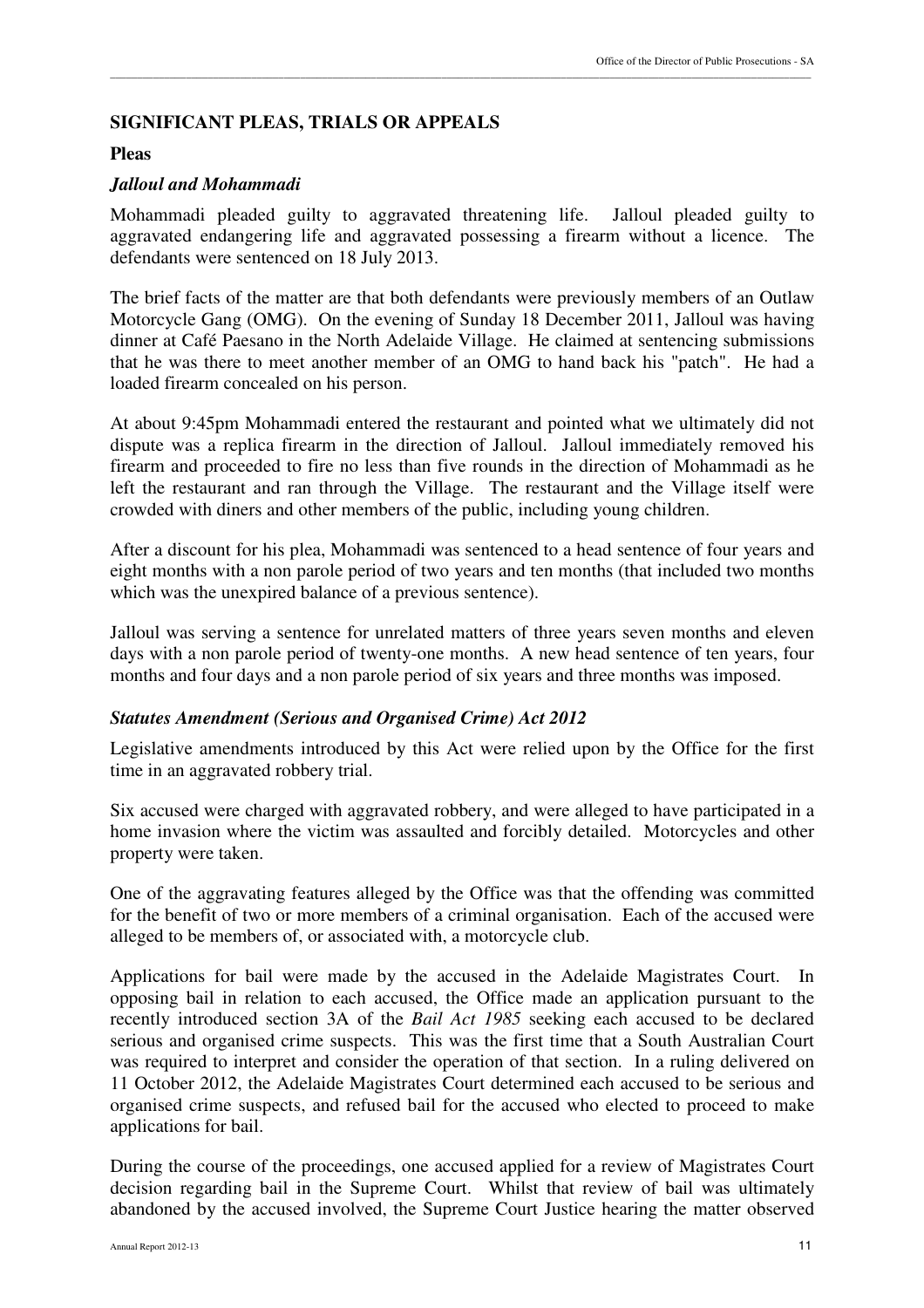that the original decision to declare the accused a serious and organised crime suspected appeared appropriate.

\_\_\_\_\_\_\_\_\_\_\_\_\_\_\_\_\_\_\_\_\_\_\_\_\_\_\_\_\_\_\_\_\_\_\_\_\_\_\_\_\_\_\_\_\_\_\_\_\_\_\_\_\_\_\_\_\_\_\_\_\_\_\_\_\_\_\_\_\_\_\_\_\_\_\_\_\_\_\_\_\_\_\_\_\_\_\_\_\_\_\_\_\_\_\_\_\_\_\_\_\_\_\_\_\_\_\_\_\_\_\_\_\_\_\_\_\_\_\_\_\_\_\_\_\_\_\_\_\_

All accused entered not guilty pleas in the Magistrates Court, and the matter was committed for trial to the District Court. The District Court was unable to hear the trial within six months from the date in which serious and organised crime suspect determinations were made. However, the listing of the matter was expedited by the District Court, and the trial commenced on 27 May 2013.

Prior to trial, one accused entered a plea of guilty to the charged offending. That accused later gave evidence against his co-accused at the trial.

All accused elected for the trial to be heard by judge alone, and a decision about the verdict has been reserved by the trial judge.

#### *R v McGlynn*

The offender was part of the Holden Hill Early Resolution Pilot Program.

The passage through the Courts of her matters are instructive and illustrate some of the strengths and weaknesses of the Pilot Program.

The facts are unremarkable. The offender was charged with Aggravated Serious Criminal Trespass after she was caught red-handed committing a residential break-in on a house in October 2012. The victim arrived back at his house in the middle of the morning on that day, only to see two people leaving his back door. When he realised that the two people were intruders and were carrying some of his property, he shouted at them and ran towards them. The male intruder ran and was never apprehended. The home-owner managed to grab the offender. He held on to her and called the police on his mobile phone.

After adjudication defence counsel was advised as soon as possible. The relevant documents were forwarded to defence who were urged to obtain instructions for an early guilty plea. On the face of the allegations the defendant was caught red handed and had no defence however an early guilty plea was still not forthcoming.

Firstly, the offender was actively unwilling to plead guilty despite the strength of the Crown case against her. She attempted to plead guilty to a lesser charge (on a factual basis quite contrary to the clear evidence) and, when the Crown did not agree, proceeded to dismiss her lawyers. Despite the somewhat turbulent process on the way to a guilty plea, the Crown did not request a full and detailed brief from the investigating police because the Crown was confident that a reduced brief should be sufficient. Eventually, after numerous Court appearances and discussions with her new lawyers, the offender pleaded guilty as charged and was sentenced in the District Court. There was a significant saving in terms of police resources however even with an overwhelming Crown case the prosecution was required to engage in numerous discussions with counsel and attend in court on several occasions before it was finalised.

The offender was also charged with a second, almost identical offence. This offence was actually the first offence in time but, because she was reported rather than arrested, the charges arrived in Court after the latter break-in. This matter was, again, a residential trespass from April 2012. Similarly, a home-owner was at home when he noticed two women inside his house. He approached them and attempted to physically detain them but they were both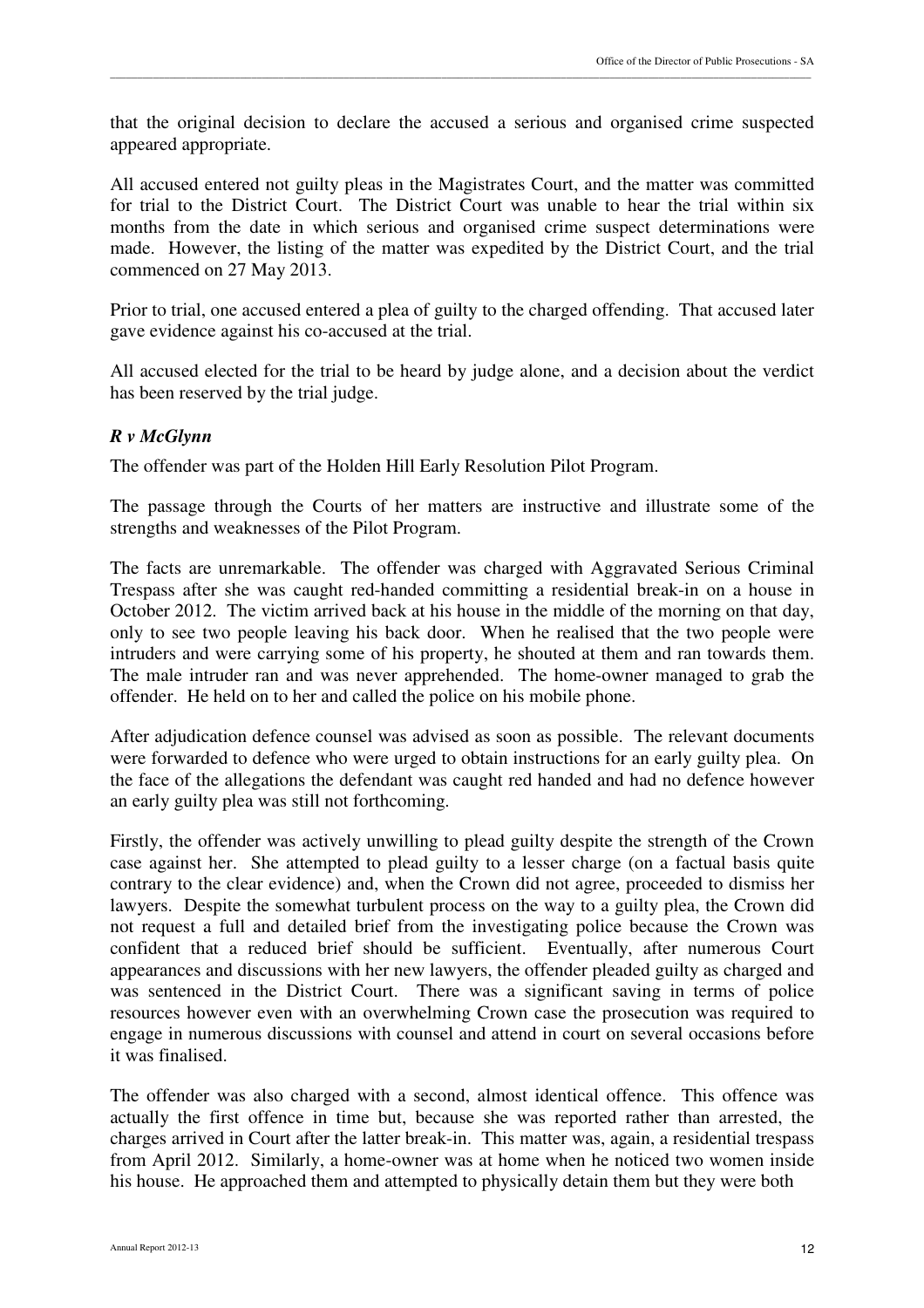able to flee after a brief struggle. One of the offenders dropped a bottle inside of the house. Subsequent DNA analysis from the bottle matched the offender's DNA profile.

The Crown forwarded a summary of evidence and the offender subsequently entered a guilty plea on the basis of that summary. A full brief was not required. A DNA report was not required. The District Court was presented with detailed agreed facts, upon which she was sentenced. This second offence shows the optimum use of the Pilot Program: defence counsel was able to take instructions early, there was a very early guilty plea based on the apprehension report and no brief was required. This represented significant efficiencies and savings for SAPOL, Courts and State Forensic Science. However, significant work was still required by this Office.

The offender was sentenced to four years imprisonment with a one year non parole period, which included a ten month reduction for the time she had spent in custody. This sentence was cumulative upon her balance of unexpired parole of one year, three months and twenty nine days.

# **Trials**

#### *R v Caroline Ruth KOENIG*

Ms Koenig was charged with murdering her de facto partner, Gregory Ellbourn. It was alleged that in May 2011 she murdered the deceased, most likely by giving him a lethal dose of an anti-depressant drug that she was prescribed. It was alleged that she then kept his death secret by hiding his body in her backyard shed for about six months, before dumping his body on the side of a dirt track to be found by a member of the public in November 2011. Mr Ellbourn was an interstate truck driver whom had stopped turning up to work in May 2011. Ms Koenig convinced people that Mr Ellbourn was still alive by telling stories about where he was, and maintaining control of his financial affairs. The Prosecution alleged a financial motive for the murder, and relied in part upon Ms Koenig having allegedly offered people money to kill the deceased, and then having admitted to having knowledge of his death after he had disappeared.

The trial ran for just over three weeks in February 2013. Ms Koenig was found not guilty.

#### *R v JW*

JW, a youth, was charged with one count of murder. It was alleged that in 2010, when JW was 14 years of age, he was part of a joint enterprise with another 14 year old boy, JT, to murder 63 year old Pirjo Kemppainen. JT pleaded guilty to the murder of Ms Kemppainen at committal. He received a discount in his sentence in part for his promise to give evidence for the prosecution in the trial of JW.

The evidence of JT was the backbone of the prosecution case against JW. JT's evidence was that he and JW discussed murdering someone for some weeks prior to the murder of Ms Kemppainen, and that it was JW who selected Ms Kemppainen as the person to be killed. JT's evidence was that on the night of the murder, he and JW went to the Ms Kemppainen's house on two occasions armed with knives. On the first visit, the murder was not carried out. On the second visit, after initially approaching the back door of the property, JW retreated to a tree approximately 50 metres across the road from the home where he told JT that he did not want to kill Ms Kemppainen anymore. On the Crown case, whilst under that tree, JW agreed with JT that he should kill Ms Kemppainen, and then agreed to go into the house after she had been killed. Forensic evidence established that JW had been inside Ms Kemppainen's home at a time after she was murdered, but there was no independent evidence of a joint enterprise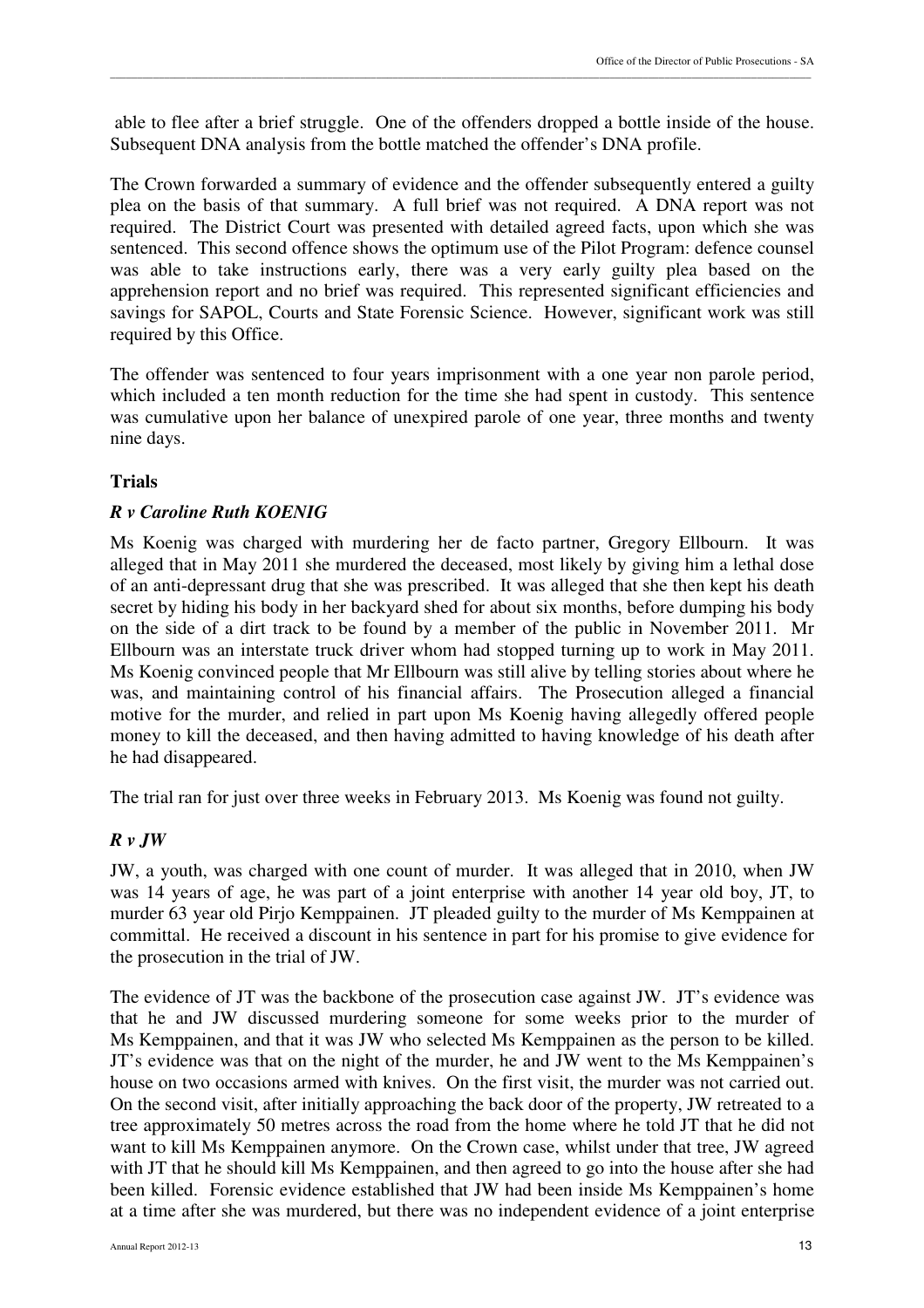between JW and JT to murder Ms Kemppainen. Proof of that plan could only be found in the evidence of JT.

The accused was found not guilty by unanimous verdicts.

# *R v Austin and Schaaij*

Timothy Austin (a police officer) was convicted of ten counts of abuse of public office under s251 of the *Criminal Law Consolidation Act* 1935 by providing his brother-in-law and coaccused David Schaaij with information obtained from the secure police database on ten occasions between May and December 2010. The information provided was names and addresses for people that Mr Schaaij was seeking to locate as part of his work as a 'skip locator' for a national investigating company. Mr Schaaij's employment required him to locate debtors so they could be contacted to recover monies owed by them or to repossess property, mainly cars the subject of financial agreements. Mr Schaaij was convicted of ten counts of counselling or procuring an abuse of public office (s267) because he requested the information from Mr Austin.

In sentencing the Learned Sentencing Judge described the conduct of Mr Austin as low-level police corruption and a serious breach of his duties as a police officer. He was sentenced to twelve months imprisonment with a non parole period of six months. Ms Schaaij received six months imprisonment. Both sentences of imprisonment were suspended upon entering into a \$1,000 bond to be of good behaviour for twelve months.

This matter is currently the subject of an appeal.

# *R v Fitzgerald and Sumner*

In the early hours of the evening, Sumner was at a house in Elizabeth with family members. There were a number of arguments and altercations that resulted in Sumner leaving, being collected by his mother. Both Sumner and his mother threatened to return later that night. Later that night a group of ten or so men kicked in the front and rear door of the home. Once inside the house the group used weapons to assault two of the occupants. Kym Drover was killed in the attack and Leon Karpany suffered serious harm.

Sumner was recognised as one of the people involved in the altercation by four people from inside the house. He was seen making threats whilst inside the house and also using a weapon. One of the weapons used during the attack was a didgeridoo that was obtained by the intruders from inside the house. DNA of both victims and of the accused Fitzgerald was located on the didgeridoo. The DNA was the only piece of evidence linking the accused Fitzgerald to the offending. The prosecution case was one of joint enterprise. The other men involved in the attack remain unknown. Each accused appealed their convictions. Both convictions were upheld by the Court of Criminal Appeal.

This matter is now the subject of an application for Special Leave to appeal to the High Court.

# *R v Bonython-Wright*

Mr Bonython-Wright was charged with the sexual abuse of two youths that he had met in the 1980s through his employment as a youth and social worker. It was alleged that he had supplied each boy with cannabis in the context of creating an environment in which they would be susceptible to the sexual acts. Mr Bonython-Wright was convicted after a trial by jury. He was sentenced to a period of imprisonment for ten years with a non-parole period of six years.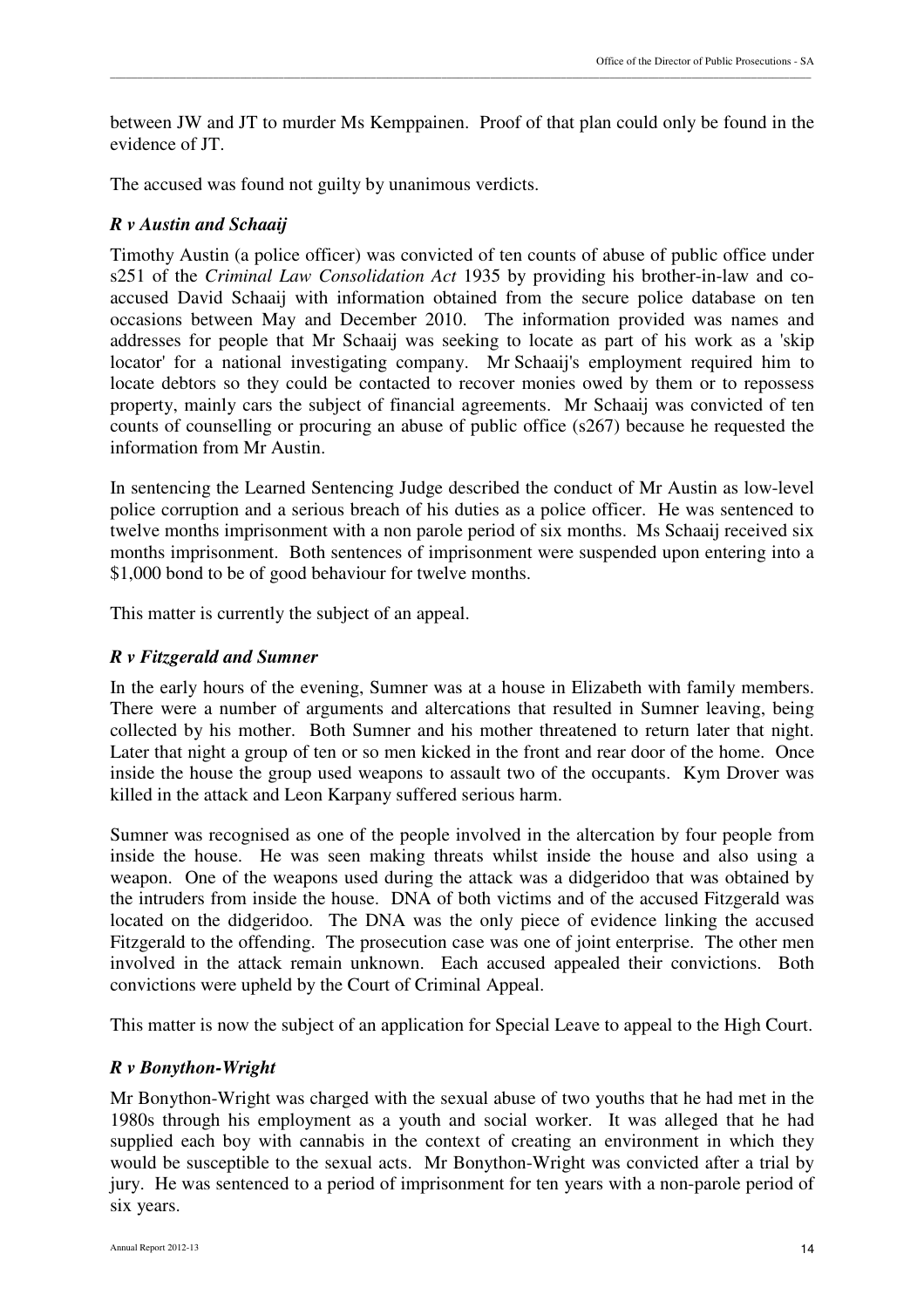Mr Bonython-Wright appealed his conviction. The conviction was upheld. The Court of Criminal Appeal considered the proper use for evidence of each complainant in the case involving the other in light of the new discreditable conduct provisions of the *Evidence Act* and provided useful guidance for similar cases in the future.

\_\_\_\_\_\_\_\_\_\_\_\_\_\_\_\_\_\_\_\_\_\_\_\_\_\_\_\_\_\_\_\_\_\_\_\_\_\_\_\_\_\_\_\_\_\_\_\_\_\_\_\_\_\_\_\_\_\_\_\_\_\_\_\_\_\_\_\_\_\_\_\_\_\_\_\_\_\_\_\_\_\_\_\_\_\_\_\_\_\_\_\_\_\_\_\_\_\_\_\_\_\_\_\_\_\_\_\_\_\_\_\_\_\_\_\_\_\_\_\_\_\_\_\_\_\_\_\_\_

This matter is now the subject of an application for Special Leave to appeal to the High Court.

# *R v Klaasen and Spinotti*

Mr Klassen and Mr Spinotti were charged with murder resulting from an assault on the deceased inside his home. Following the assault the deceased was conscious and active. He collapsed and died two days later. The matter raised complex issues of causation and whether an intervening act might have caused the death rather than the assault. The matter resolved without trial with Klaasen pleading guilty to manslaughter and Spinotti to assisting an offender.

# *R v Dalton*

Ms Dalton was charged with 271 counts of Falsification of Accounts. It was alleged that while employed in the Department of Family and Youth Services she had invented 271 women (each with invented children) over a period of four years, each of whom she claimed were in need of financial assistance to relocate due to domestic violence. The money provided to these falsified people was in fact used by Ms Dalton's own purposes. The prosecution case rested on two limbs. Firstly, multiple searches of independent databases could not locate any evidence of the existence of the 271 applicants. Secondly, an obvious correlation existed between the defendant's personal bank records and the bank records of her workplace at Family and Youth Services.

The Voir Dire started on 4 February 2013 and ran for two weeks. The jury of fourteen (originally fifteen) was empanelled on 18 February 2013. The trial ran until 20 March 2013. Ms Dalton gave evidence and was cross examined for one and a half days. The jury returned a verdict of guilty for each count. On 6 September 2013 Ms Dalton was sentenced to a term of imprisonment of five years with a non-parole period of two and a half years. She was ordered to pay restitution of \$100, 425.

# **Appeals**

# *Huynh, Duong, Sem v The Queen (High Court)*

All three men were charged with the murder of a young man Thea Kheav during a fight which broke out at a party in suburban Adelaide in December 2007. The three men were convicted of murder on the basis that they were participants in a joint enterprise to kill or seriously injure someone at the party using a knife or similar weapon. The prosecution was not able to prove whom inflicted the fatal wounds.

The men appealed their convictions to the Court of Criminal Appeal and subsequently to the High Court of Australia. They complained that the trial Judge had failed to give adequate directions about participation in the joint enterprise, and failed to adequately deal with the case for each man in the summing up.

The appeals were dismissed.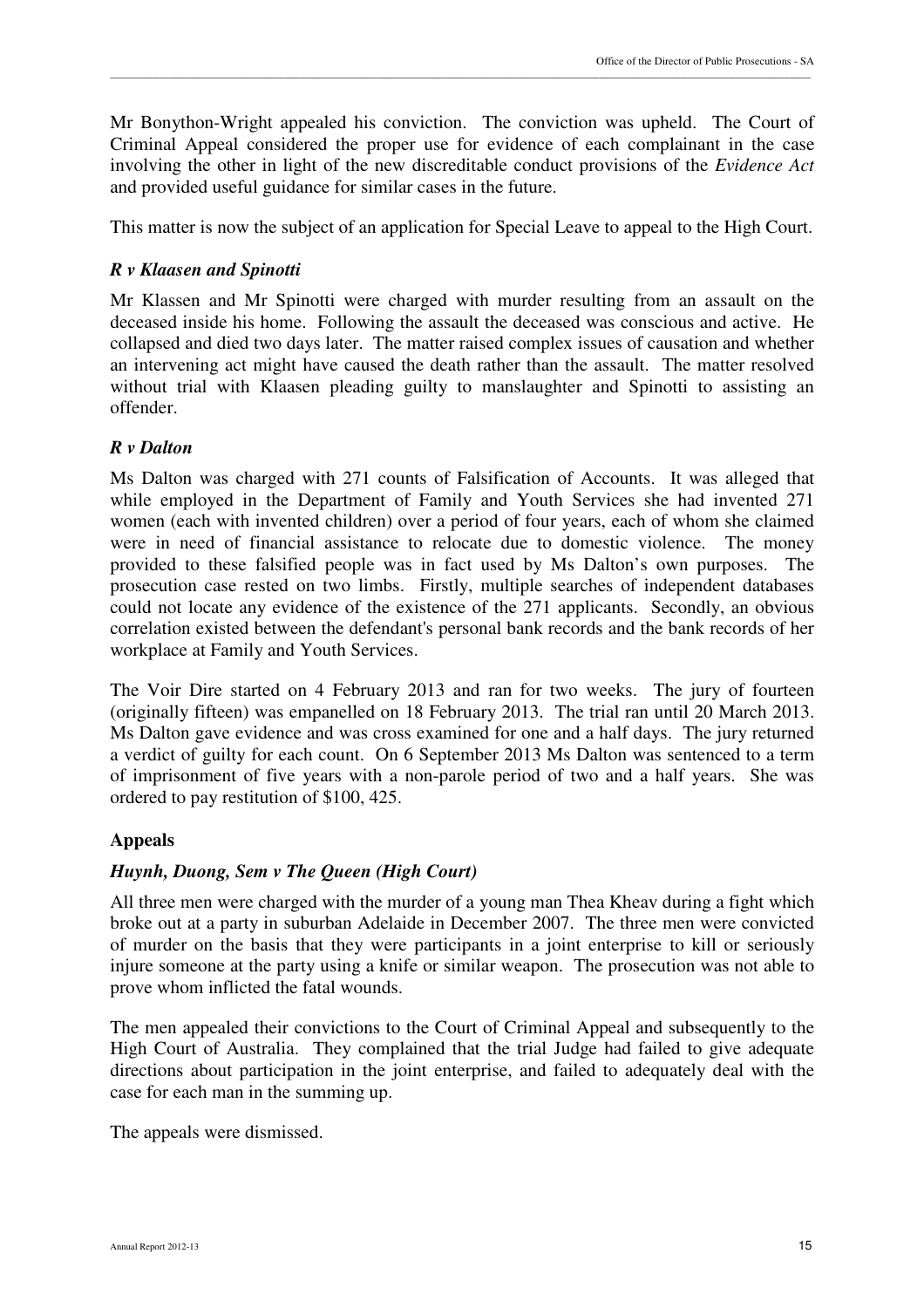### *R v Mustac (Court of Criminal Appeal)*

Mr Mustac pleaded guilty to trafficking in a large commercial quantity of cannabis. He was sentenced to three years imprisonment with a non-parole period of one year. On a prosecution appeal against the sentence, the Court of Criminal Appeal substituted a sentence of seven years and six months with a non-parole period of five years. On appeal the court considered that the sentence was manifestly inadequate and that the discount given for what was a late guilty plea was too generous.

\_\_\_\_\_\_\_\_\_\_\_\_\_\_\_\_\_\_\_\_\_\_\_\_\_\_\_\_\_\_\_\_\_\_\_\_\_\_\_\_\_\_\_\_\_\_\_\_\_\_\_\_\_\_\_\_\_\_\_\_\_\_\_\_\_\_\_\_\_\_\_\_\_\_\_\_\_\_\_\_\_\_\_\_\_\_\_\_\_\_\_\_\_\_\_\_\_\_\_\_\_\_\_\_\_\_\_\_\_\_\_\_\_\_\_\_\_\_\_\_\_\_\_\_\_\_\_\_\_

An application for Special Leave to appeal to the High Court has been lodged by Mr Mustac.

#### *R v M (No 2) (Court of Criminal Appeal)*

Mr M was convicted on a re-trial of sexual abuse against four separate complainants. On appeal the Court of Criminal Appeal considered whether the trial in relation to each complainant was properly heard together, and what use could be made of the evidence of each on the case involving the other. The court considered that the directions to the jury were deficient and carried a risk that the jury might reason impermissibly in relation to that evidence. Those directions related to the new discreditable conduct provisions of the *Evidence Act*. The court also considered that the directions about forensic disadvantage suffered by the accused because of the passage of time were inadequate.

The court ordered a re-trial.

#### *Moore, Faehrmann, Price-Austin v R*

Mr Moore, Mr Faehrmann and Mr Price-Austin had been involved at a high level in a cannabis trading enterprise which transported cannabis to Mintabie in the far North. A high proportion of the customers buying the cannabis were Aboriginal people from the adjacent APY Lands communities. At first instance this Office called evidence about the devastating impact that cannabis was having in the APY communities. The impact was demonstrably worse than the effect of cannabis in urban communities. The sentencing Judge regarded the fact that the trading enterprise targeted these communities as a significant aggravating feature. The sentence imposed on each was as follows: Faehrmann ten years three months imprisonment, non parole period seven years; Moore eight years and three months imprisonment, non parole period one year, six months and fourteen days; Price-Austin six years and nine months, non parole period four years and five months. Each man appealed the sentence imposed on him, saying it was manifestly excessive and the Judge wrongly took into account some features of aggravation.

The court has reserved its decision.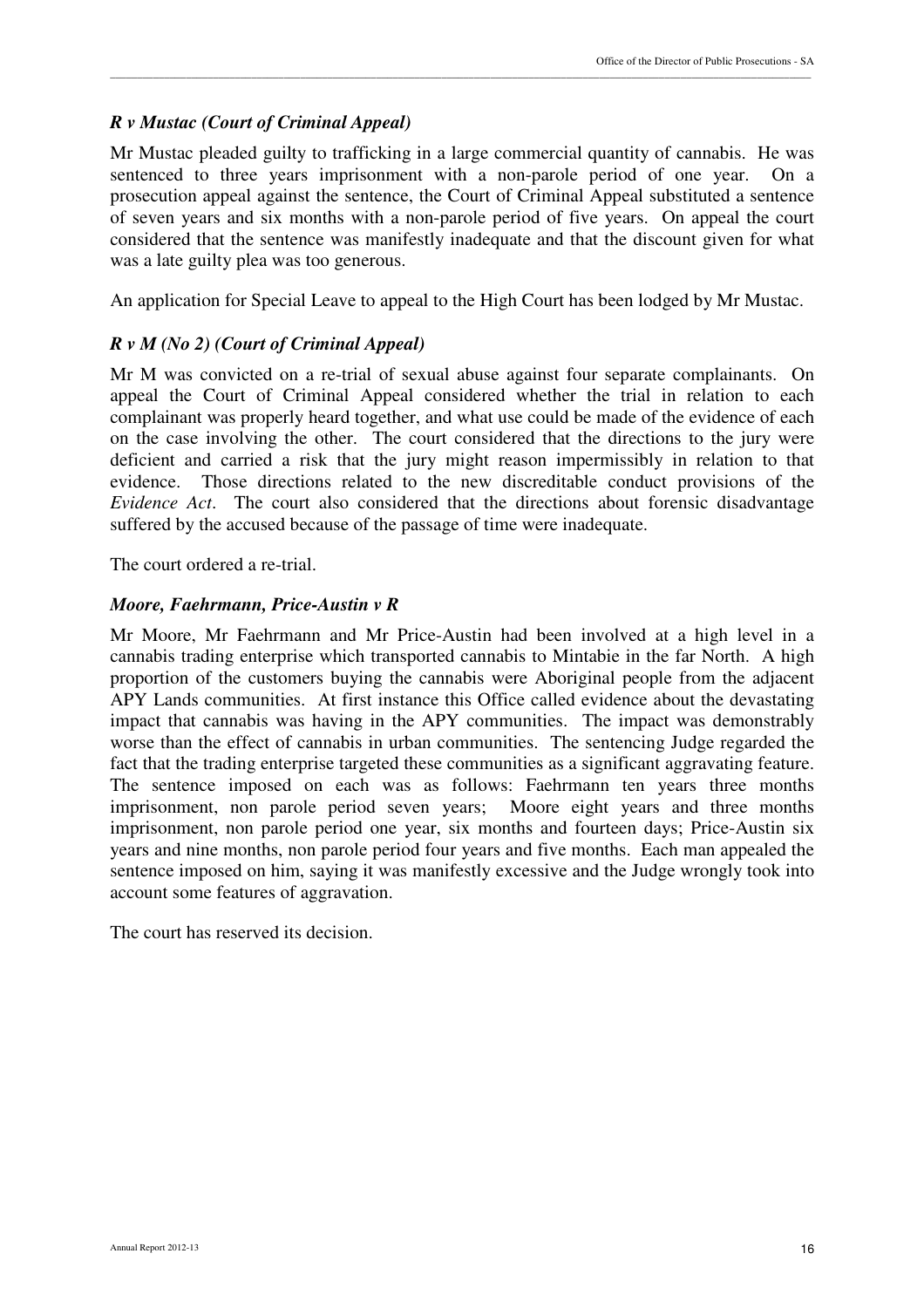# **THE ORGANISATION**

#### **Mission**

To provide the people of South Australia with an independent and effective criminal prosecution service which is timely, efficient and just.

\_\_\_\_\_\_\_\_\_\_\_\_\_\_\_\_\_\_\_\_\_\_\_\_\_\_\_\_\_\_\_\_\_\_\_\_\_\_\_\_\_\_\_\_\_\_\_\_\_\_\_\_\_\_\_\_\_\_\_\_\_\_\_\_\_\_\_\_\_\_\_\_\_\_\_\_\_\_\_\_\_\_\_\_\_\_\_\_\_\_\_\_\_\_\_\_\_\_\_\_\_\_\_\_\_\_\_\_\_\_\_\_\_\_\_\_\_\_\_\_\_\_\_\_\_\_\_\_\_

# **Vision**

The Director and staff are committed to providing a criminal prosecution service which:

- applies the highest ethical and professional standards instituting, and where necessary terminating, proceedings without fear or favour in order to provide public confidence in the administration of justice within South Australia;
- is recognised for its independence, professionalism and standards of excellence;
- endeavours to deal with victims of crime with sensitivity and respects their special needs; and
- strives for excellence, efficiency and effective communication in its work with police, the courts and other entities within the criminal justice system.

# **Corporate Values**

The values which provide a framework for the functions within the Office are:

- the highest standard of ethical and professional conduct, objectivity, honesty and sensitivity;
- full public accountability for the quality of service provided by the Office and for the administration of public funds;
- a commitment to excellence by regular review and continuous improvement of its performance;
- a commitment to the promotion of competence and professionalism in staff through training and continuous staff development, recognising that staff are our most important resource; and
- sensitivity to and understanding of the needs of victims and witnesses.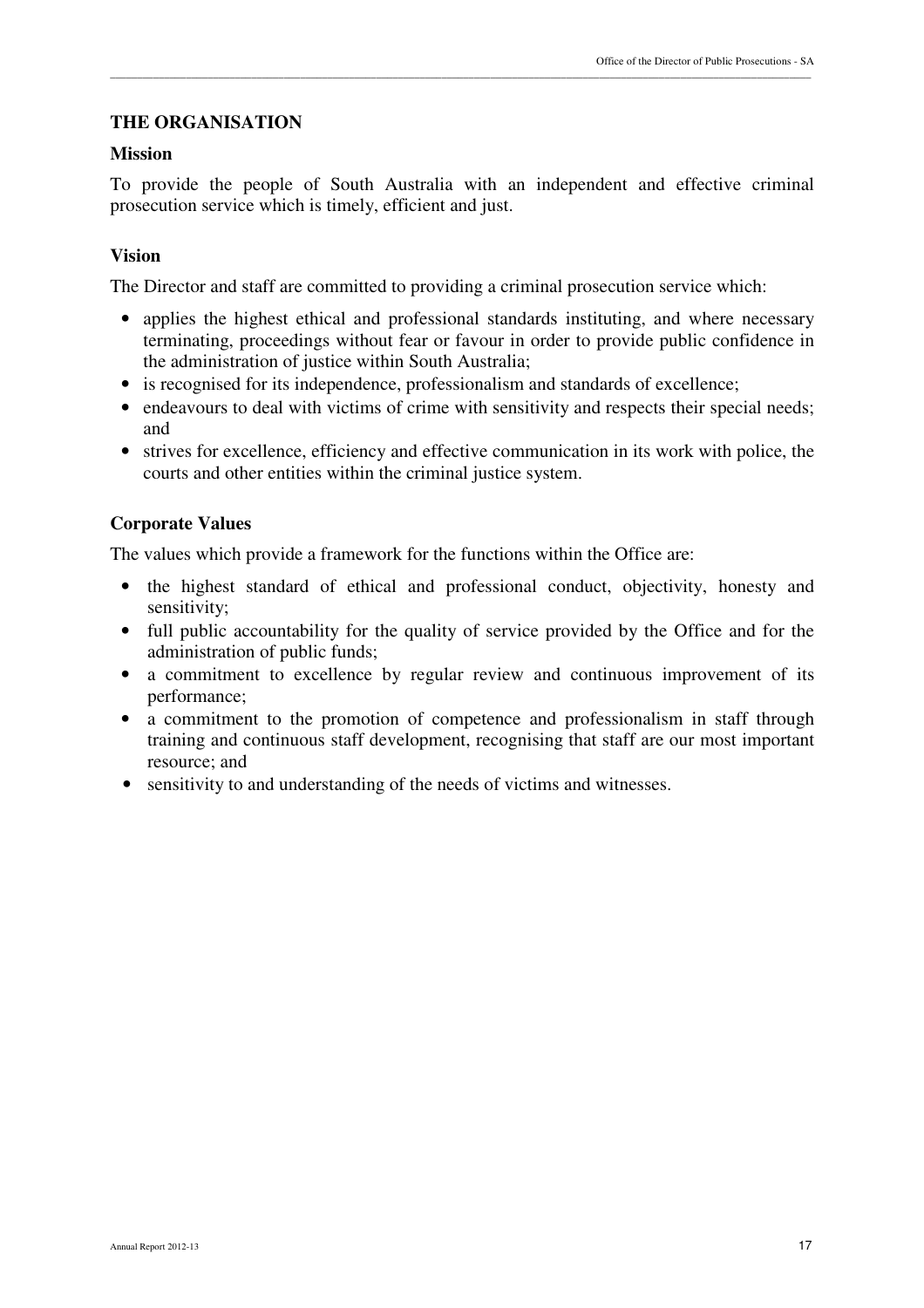#### **GOVERNANCE**

#### **Organisational Structure**



\_\_\_\_\_\_\_\_\_\_\_\_\_\_\_\_\_\_\_\_\_\_\_\_\_\_\_\_\_\_\_\_\_\_\_\_\_\_\_\_\_\_\_\_\_\_\_\_\_\_\_\_\_\_\_\_\_\_\_\_\_\_\_\_\_\_\_\_\_\_\_\_\_\_\_\_\_\_\_\_\_\_\_\_\_\_\_\_\_\_\_\_\_\_\_\_\_\_\_\_\_\_\_\_\_\_\_\_\_\_\_\_\_\_\_\_\_\_\_\_\_\_\_\_\_\_\_\_\_

#### **Management Committees**

#### *Executive Committee*

The Executive Committee consists of the Director, Deputy Directors, Legal Practice Managers and the General Manager (Chair). The Executive Committee meets monthly and has overall responsibility for the establishment, implementation and evaluation of the strategic direction of the Office. It has final responsibility for policy and determines responses to the important legal issues affecting the Office.

#### *Other Committees*

The Office has a number of committees that contribute to the strategic direction of the Office, and that deal with operational issues. These include the Legal Policy Committee, Senior Solicitor/Prosecutor Committee and the Case Tracking Reference Group.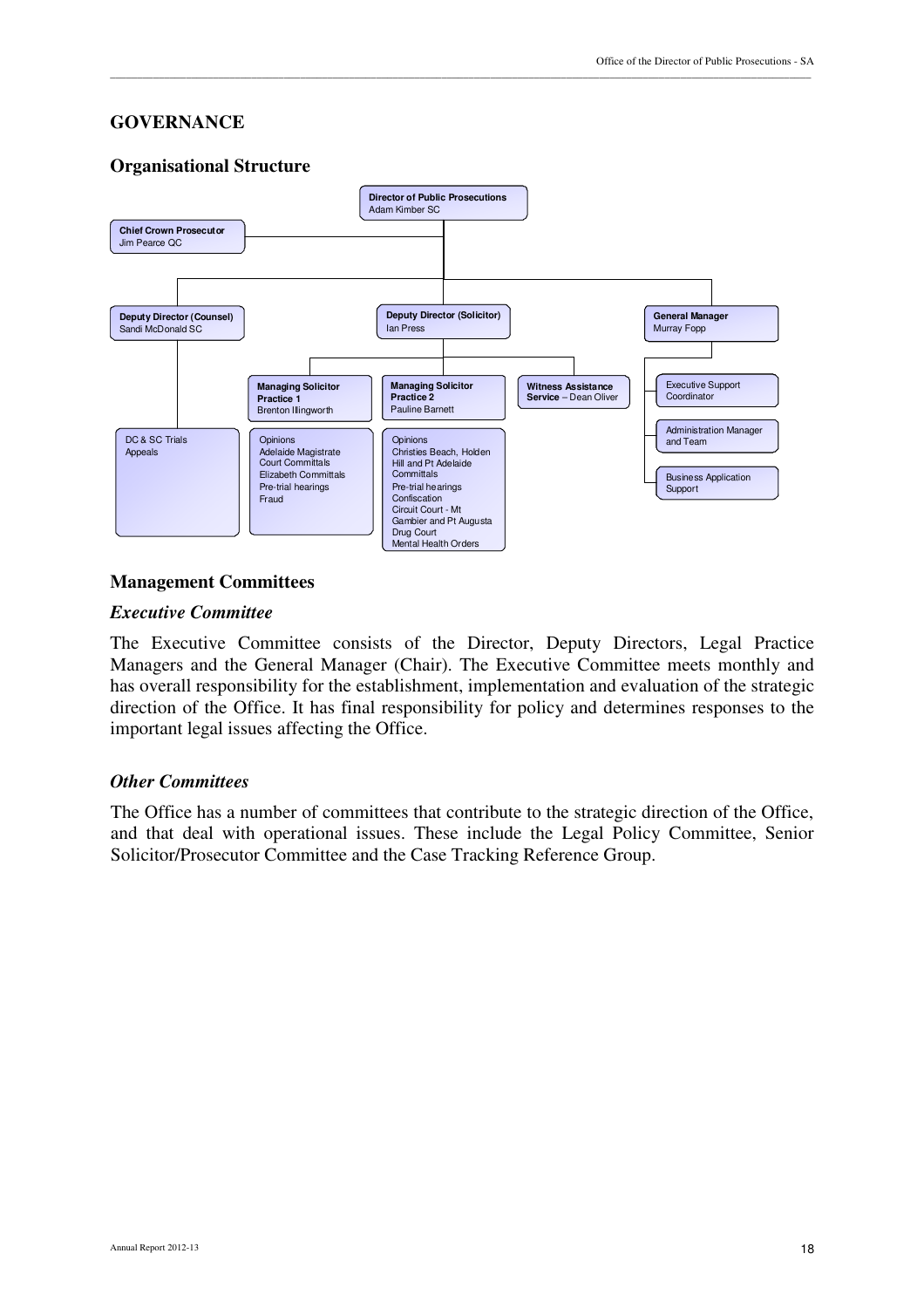#### **GENERAL MANAGER'S REPORT**

#### **Staffing levels**

The approved staffing level of the Office was unchanged from 2011-12. However, the allocated budget was \$1.3million less than the amount needed to employ the approved positions. Consequently up to twelve positions were vacant during the year.

\_\_\_\_\_\_\_\_\_\_\_\_\_\_\_\_\_\_\_\_\_\_\_\_\_\_\_\_\_\_\_\_\_\_\_\_\_\_\_\_\_\_\_\_\_\_\_\_\_\_\_\_\_\_\_\_\_\_\_\_\_\_\_\_\_\_\_\_\_\_\_\_\_\_\_\_\_\_\_\_\_\_\_\_\_\_\_\_\_\_\_\_\_\_\_\_\_\_\_\_\_\_\_\_\_\_\_\_\_\_\_\_\_\_\_\_\_\_\_\_\_\_\_\_\_\_\_\_\_

|                             | <b>Approved for</b><br>2012-13 | <b>Approved for</b><br>2011-12 | Change in<br>2012-13 |
|-----------------------------|--------------------------------|--------------------------------|----------------------|
| <b>Executive Group</b>      | 3.0                            | 3.0                            | ۰                    |
| Legal (including managers)  | 88.83                          | 88.83                          | ۰                    |
| Witness Assistance Officers | 11.0                           | 11.0                           | -                    |
| Administration staff        | 42.35                          | 42.35                          | -                    |
| <b>Total FTE</b>            | 145.18                         | 145.18                         | 0                    |

The Commissioner for Victims' Rights funds three full-time and one part-time Witness Assistance Officers dedicated to the provision of services to child victims and witnesses. The Victims of Crime Fund finances the salaries of 4.5 legal and administration staff working on the confiscation of assets of crime.

#### **AGD Corporate Services**

The Office continues to rely on the Attorney-General's Department (AGD) for corporate services—human resources, facilities management, finance, procurement, security, workplace safety & welfare, information and communication technologies, corporate communications, media monitoring and library services. We thank the individuals and teams involved for their assistance throughout the year. We are particularly encouraged by those who have shown a desire to assist, to see the issues from the perspective of the Office and its staff, and to advocate for the Office's needs.

#### **Information and Communications Technology**

The Office continues to look for a replacement Practice Management System, as recommended by an AGD review of the Office's IT needs. Unfortunately funding has not been provided.

While the Office's internal IT systems have significant gaps, the integration of justice IT systems in South Australia is as good as — and in most respects, better than — any other in Australia. The ODPP benefits greatly from participation in the Justice Information System (JIS), and from the support given by the service provider, Justice Technology Services, and the JIS partners, particularly SA Police and the Courts Administration Authority.

Electronic lodgment of court documents is actively being explored by the criminal justice sector. The Office will need significantly expanded and upgraded systems capability in order to participate in this inevitable and essential development.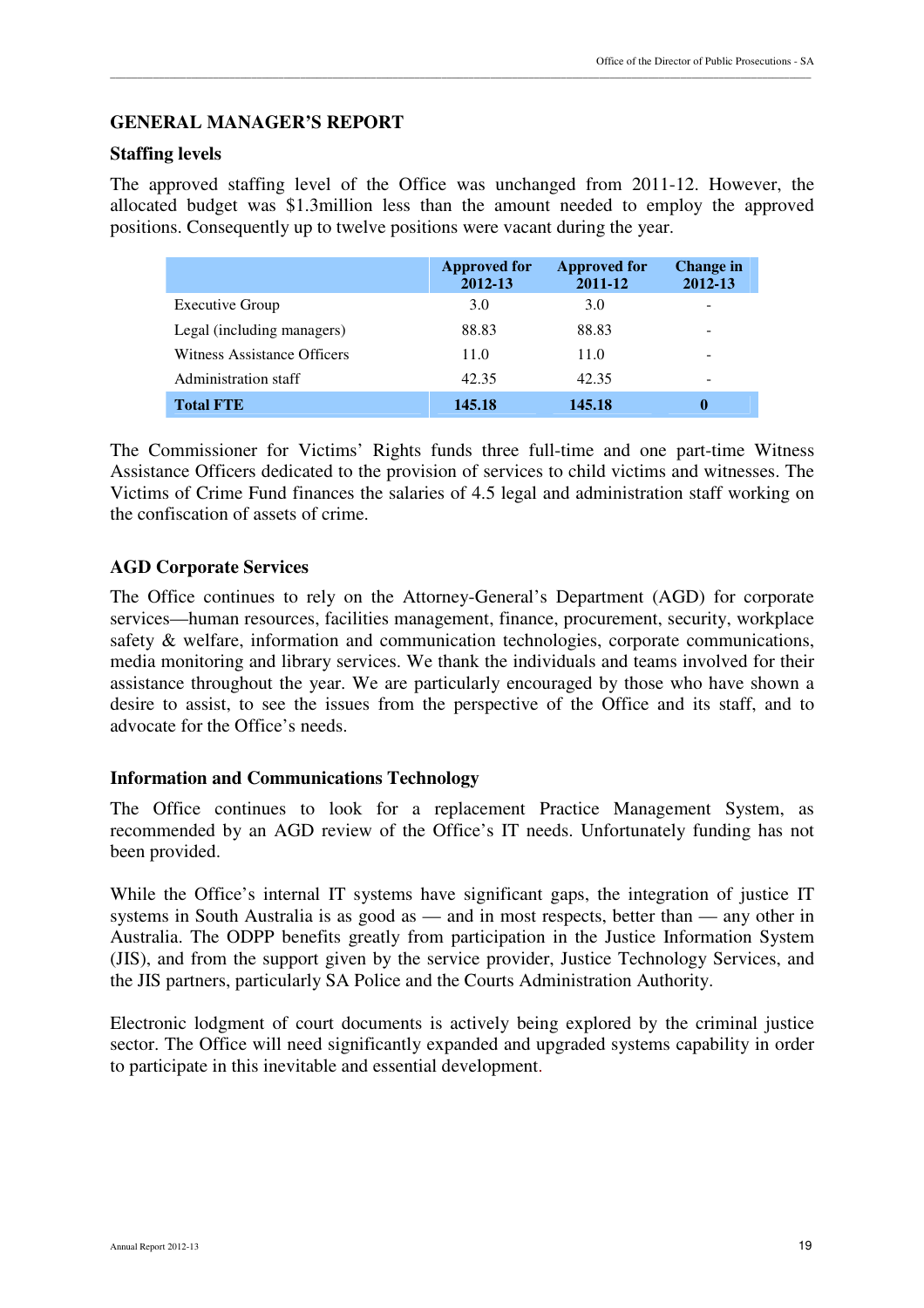#### **FINANCIAL REPORTING**

Parliament appropriated  $$21,551,000$  for Public Prosecutions for  $2012-13<sup>1</sup>$ . . Of this appropriation, the Office received \$18,110, 902 with a further \$413,000 revenue from the Victims of Crime Fund, to finance the Office's Confiscation of the Proceeds of Crime activities<sup>2</sup>.

The Office understands that  $$700,000^3$  of the appropriation was for reimbursing the Courts Administration Authority for witness expenses. The remainder of the appropriation withheld from the Office—approximately \$2.7 million—contributes to AGD corporate overheads and corporate services (other than rent, IT costs and financing charges which are recovered from the Office's allocated budget).

|                            | 2012-13<br><b>Allocation</b> <sup>4</sup><br>(\$,000s) | 2012-13<br>Actual <sup>5</sup><br>(\$,000s) | 2011-12<br><b>Allocation</b> <sup>6</sup><br>(\$,000s) |
|----------------------------|--------------------------------------------------------|---------------------------------------------|--------------------------------------------------------|
| <b>Revenue Sources</b>     |                                                        |                                             |                                                        |
| From Appropriation         | 18,237                                                 | 18,105                                      | 17,454                                                 |
| Victim of Crime Fund       | 413                                                    | 427                                         | 405                                                    |
| Other                      | 20                                                     | 13                                          | 19.1                                                   |
| <b>Total Revenue</b>       | 18,554                                                 |                                             | 17,878                                                 |
| <b>Expenditure</b>         |                                                        |                                             |                                                        |
| Staff remuneration         | 15,405                                                 | 14,645                                      | 14,674                                                 |
| Goods and Services         | 919                                                    | 1,532                                       | 950                                                    |
| AGD Charges (Rent, IT etc) | 2,313                                                  | 2,339                                       | 2,149                                                  |
| <b>AGD</b> Depreciation    | 17                                                     | 18                                          | 129                                                    |
| <b>Total Expenses</b>      | 18,670                                                 | 18,545                                      | 17,902                                                 |

#### **Significant Cost Pressures**

Since at least 2004-05, no funding has been received to cover the increased cost of Goods and Services caused by inflation, nor for remuneration increases determined by the Independent Remuneration Tribunal for the Director of Public Prosecutions. The Office has met the shortfall by employing less staff, with up to twelve positions vacant during 2012-13.

Expenditure on Goods and Services exceeded funding by over \$600,000. This is the smallest deficit in the last five years but only achieved by a \$1.3 million reduction in the Salary expenditure and extreme restraint in other expenditure, especially Briefing Out.

As reported in previous years, while this funding model is maintained, the Office will be unable to balance its budget without seriously depleting its workforce which already operates with file loads well in excess of its counterparts in other States and Territories.

#### **Savings Targets**

While \$600,000 in savings were removed from the Office's 2012-13 Budget, on-going savings of \$166,000 remain. With a balanced budget, the Office met its savings target this year.

 $\overline{a}$ 

<sup>&</sup>lt;sup>1</sup> Source: 2012-13 Budget Paper 4, Vol 1 - Agency Statement, p.21.

 $2^2$  These funds cover the salaries of the Confiscation Unit which deposits the proceeds of confiscations back into the Fund.

<sup>&</sup>lt;sup>3</sup> Source: 2012-13 Period 14 Operating Statement for Witness Expenses.

<sup>&</sup>lt;sup>4</sup> Source: 2012-13 ODPP Finance Operating Statement for Period 14, Attorney-General's Department

<sup>&</sup>lt;sup>5</sup> Source: 2012-13 ODPP Finance Operating Statement for Period 14, Attorney-General's Department

<sup>6</sup> Source: 2011-12 Budget Assumptions, Attorney-General's Department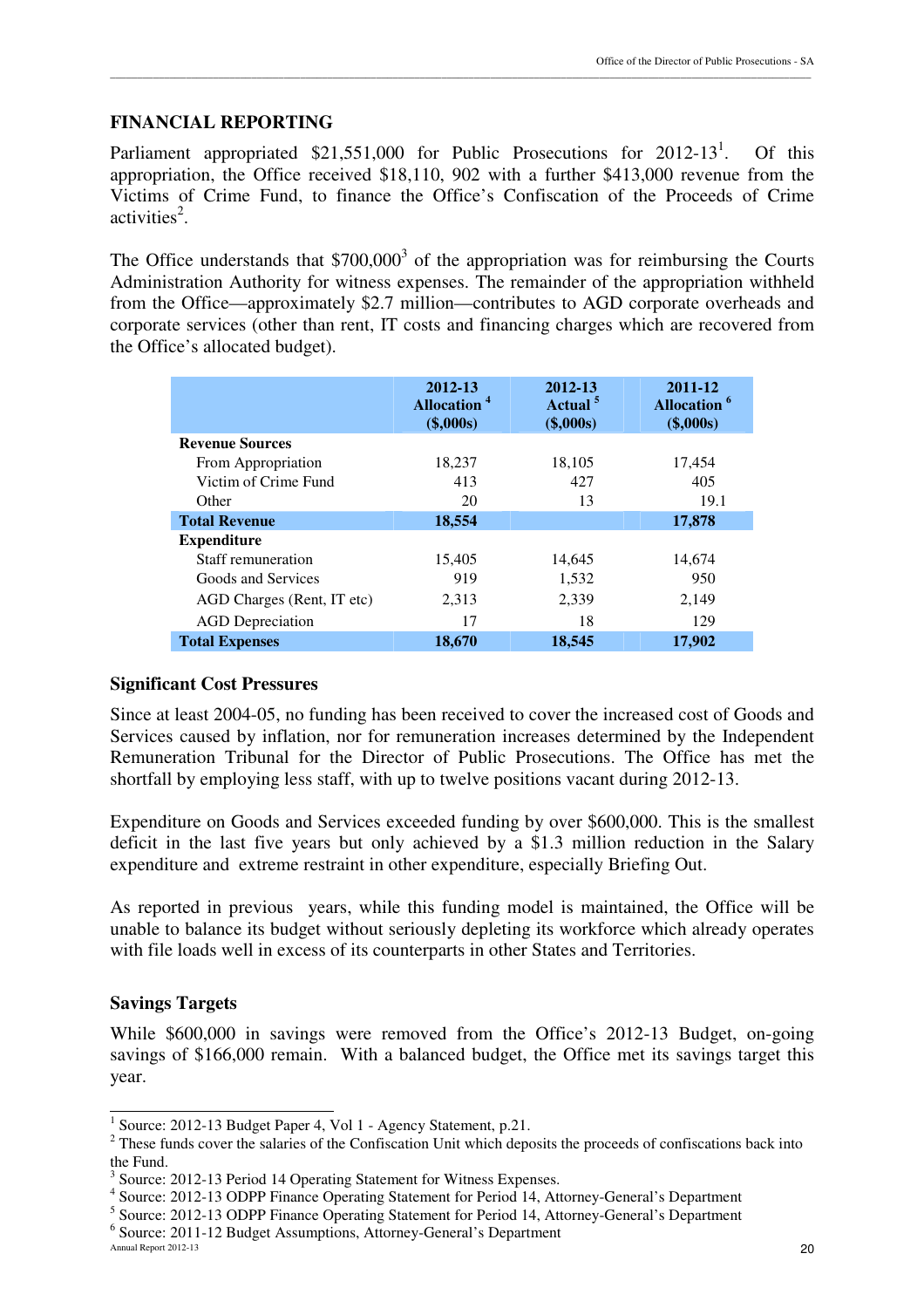### **TRAINING AND DEVELOPMENT**

#### **Continuing Legal Education**

In accordance with its commitment to Continuing Legal Education (CLE), the Office coordinated the delivery of 16 CLE activities in 2012-13.

\_\_\_\_\_\_\_\_\_\_\_\_\_\_\_\_\_\_\_\_\_\_\_\_\_\_\_\_\_\_\_\_\_\_\_\_\_\_\_\_\_\_\_\_\_\_\_\_\_\_\_\_\_\_\_\_\_\_\_\_\_\_\_\_\_\_\_\_\_\_\_\_\_\_\_\_\_\_\_\_\_\_\_\_\_\_\_\_\_\_\_\_\_\_\_\_\_\_\_\_\_\_\_\_\_\_\_\_\_\_\_\_\_\_\_\_\_\_\_\_\_\_\_\_\_\_\_\_\_

The committee which arranges and presents CLE activities is overseen by a senior prosecutor, its members including lawyers with a wide range of experience. There is a broad range of input about topics and the level at which the activities are pitched. Speakers are drawn from both within the office, as well as from the judiciary, the wider legal profession and other stakeholders. Speakers have included the Chief Justice, a number of Supreme Court and District Court judicial officers, experienced defence counsel, speakers from the Legal Practitioner's Conduct board, SAPOL officers and forensic scientists.

Topics for the 2012-13 CLE Program included the following sessions and papers:

- Advocacy (Chief Justice, Kourakis CJ)
- Effective prosecution from a Judicial perspective (Justice Nyland)
- Advocacy in committal courts (Maria Panagiatidis SM)
- How to approach and negotiate with Defence Counsel
- Approaches to proofing complainants and vulnerable witnesses
- Obtaining, analysing and presenting telecommunications evidence
- Assessing fitness to stand trial reports
- Confiscations legislation
- Guilty plea legislation and serious firearms offences
- A new approach to presenting DNA Evidence after "Starmix"
- CSI: How the scene is processed
- Firearms: What the expert's report means
- Home detention: How does it work in practice
- Police Dogs and their use in investigations
- An introduction to the concept of Restorative Justice
- Ethics of Prosecution and Defence

#### **External Training**

The Office conducted a number of training sessions for external stakeholders in 2012-13. The sessions delivered both Legal and Witness Assistance Service content, and covered a variety topics such as:

- SAPOL Police Prosecutors Training Course: Cross-Examination exercise
- SAPOL Police Prosecutors Training Course: Proofings
- SAPOL Sexual Crime Investigation Branch (SCIB) training seminar: Child pornography offences and SAPOL/DPP protocol for dealing with child exploitation material
- SAPOL Drug Investigation Branch (DIB) General Investigators course: Expert evidence in drug cases
- DCS: Victim Empathy Training
- VSS: Court Companion Training
- TAFE SA: Interagency Training, Child Protection
- Law Society: Advocacy training sessions
- National Institute of Forensic Science: Expert witness training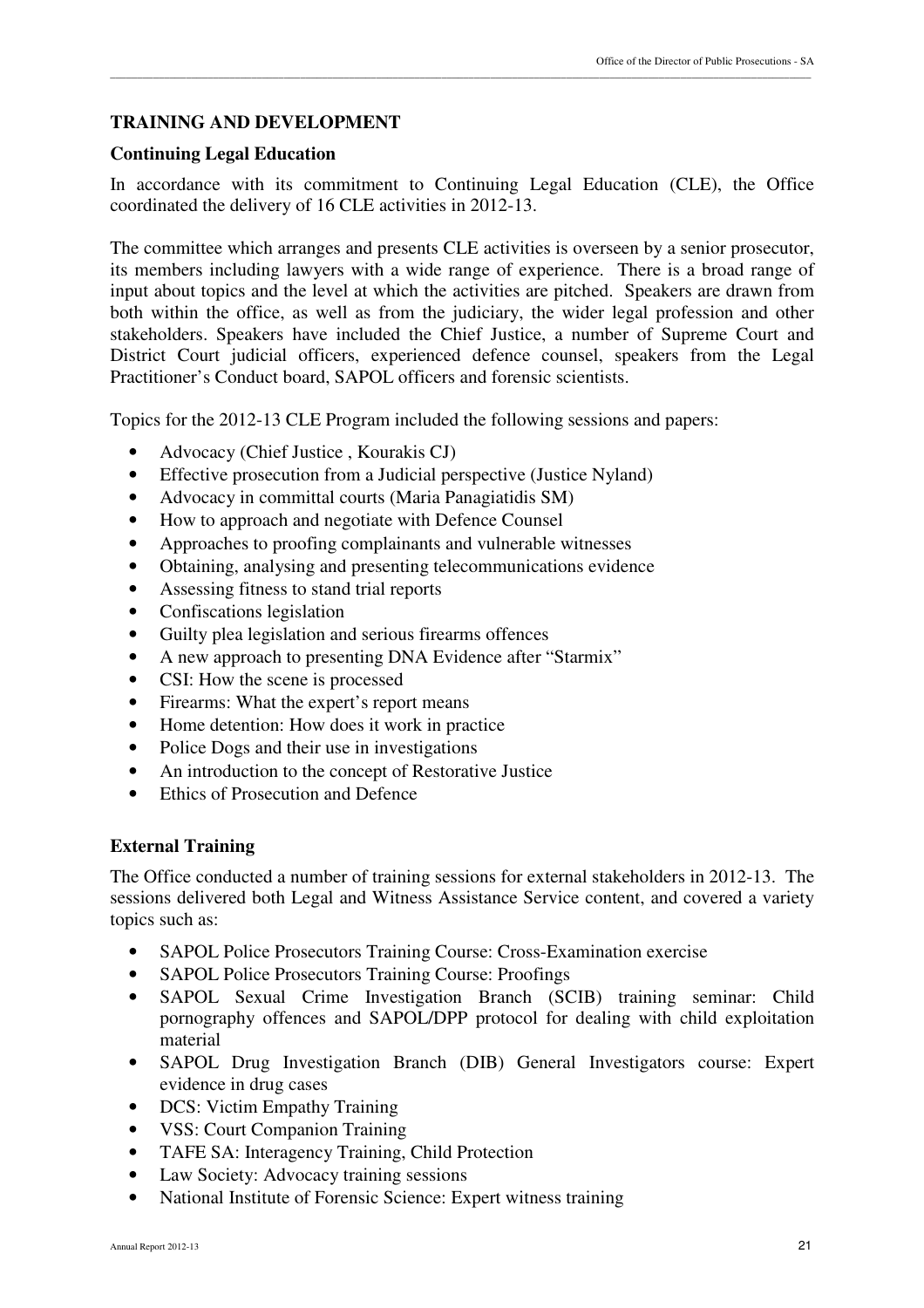#### **PERFORMANCE**

The Office provides statistical information on the number of matters completed during the year and other performance indicators.

\_\_\_\_\_\_\_\_\_\_\_\_\_\_\_\_\_\_\_\_\_\_\_\_\_\_\_\_\_\_\_\_\_\_\_\_\_\_\_\_\_\_\_\_\_\_\_\_\_\_\_\_\_\_\_\_\_\_\_\_\_\_\_\_\_\_\_\_\_\_\_\_\_\_\_\_\_\_\_\_\_\_\_\_\_\_\_\_\_\_\_\_\_\_\_\_\_\_\_\_\_\_\_\_\_\_\_\_\_\_\_\_\_\_\_\_\_\_\_\_\_\_\_\_\_\_\_\_\_

#### *General Counting Rules*

Unless otherwise stated all tables and charts report the number of *Briefs*.

Example: If the DPP is prosecuting John Citizen on multiple charges arising from a single police investigation, one Brief will be reported. If the DPP is prosecuting him on charges arising from two unrelated police investigations, two Briefs will be reported. If John and Jane Citizen are both charged in relation to the same offence, two Briefs (one for each defendant) will be reported.

The Glossary will assist with terms used in the following charts.

| <b>Prosecutions Briefs - Received and Finalised</b>                                                                                                                                                                                                                                                                                                                                                                                                                                                                                                                |         |         |  |  |  |  |  |
|--------------------------------------------------------------------------------------------------------------------------------------------------------------------------------------------------------------------------------------------------------------------------------------------------------------------------------------------------------------------------------------------------------------------------------------------------------------------------------------------------------------------------------------------------------------------|---------|---------|--|--|--|--|--|
|                                                                                                                                                                                                                                                                                                                                                                                                                                                                                                                                                                    | 2012-13 | 2011-12 |  |  |  |  |  |
| <b>Briefs Received During Period</b>                                                                                                                                                                                                                                                                                                                                                                                                                                                                                                                               | 2770    | 2831    |  |  |  |  |  |
| <b>Briefs Finalised During Period</b>                                                                                                                                                                                                                                                                                                                                                                                                                                                                                                                              | 2767    | 2727    |  |  |  |  |  |
| <b>Current Briefs at End of Period</b>                                                                                                                                                                                                                                                                                                                                                                                                                                                                                                                             | 2076    | 2069    |  |  |  |  |  |
| Please note that the 'Briefs Finalised' during the reporting period do not correlate directly with the 'Briefs'<br>Received' during the reporting period. The time that lapses between the receipt of a prosecution brief in<br>the Office, and the finalisation of that brief in the District or Supreme Court can be as much as twelve<br>months or more. Therefore, a percentage of the 'Briefs Finalised' will have been received in a previous<br>reporting period, and a percentage of the 'Briefs Received' will be finalised in a future reporting period. |         |         |  |  |  |  |  |

| <b>Prosecutions Brief Outcomes: Committal</b> |                            |            |      |         |  |                            |  |
|-----------------------------------------------|----------------------------|------------|------|---------|--|----------------------------|--|
| <b>Outcomes</b>                               | <b>Adelaide</b><br>2012-13 |            |      |         |  | <b>Adelaide</b><br>2011-12 |  |
| Committed for Sentence                        | 284                        | 10.71%     | 257  | 10.02%  |  |                            |  |
| Committed for Trial                           | 1213                       | 45.76%     | 1124 | 43.84%  |  |                            |  |
| Resolved in Mag. Crt by ODPP                  | 64                         | 2.41%      | 80   | 3.12%   |  |                            |  |
| Returned to Police                            | 410                        | 15.47%     | 430  | 16.77%  |  |                            |  |
| No case to answer                             | 12                         | 0.45%      | 9    | 0.35%   |  |                            |  |
| Tender no evidence                            | 555                        | $20.94\%$  | 588  | 22.93%  |  |                            |  |
| Pleads guilty all charges                     | 31                         | 1.17%      | 18   | 0.70%   |  |                            |  |
| Pleads guilty some/lesser charges             | 43                         | $1.62\%$   | 26   | 1.01%   |  |                            |  |
| Other                                         | 39                         | 1.47%      | 32   | 1.25%   |  |                            |  |
| <b>Total</b>                                  | 2651                       | $100.00\%$ | 2564 | 100.00% |  |                            |  |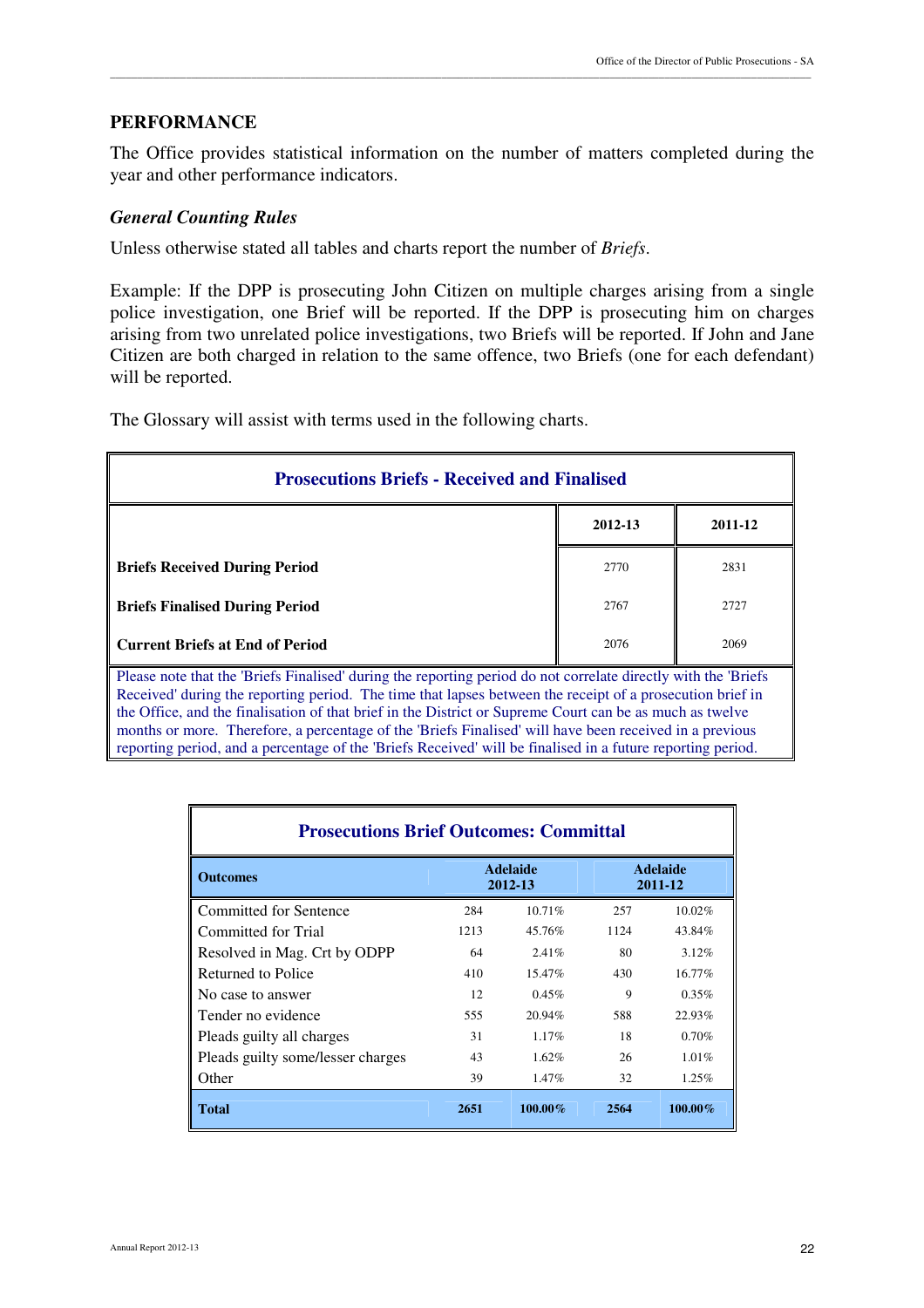

#### **Committal - Brief Outcomes**

\_\_\_\_\_\_\_\_\_\_\_\_\_\_\_\_\_\_\_\_\_\_\_\_\_\_\_\_\_\_\_\_\_\_\_\_\_\_\_\_\_\_\_\_\_\_\_\_\_\_\_\_\_\_\_\_\_\_\_\_\_\_\_\_\_\_\_\_\_\_\_\_\_\_\_\_\_\_\_\_\_\_\_\_\_\_\_\_\_\_\_\_\_\_\_\_\_\_\_\_\_\_\_\_\_\_\_\_\_\_\_\_\_\_\_\_\_\_\_\_\_\_\_\_\_\_\_\_\_

| <b>Prosecutions Brief Outcomes: District and Supreme Courts</b> |      |                            |                |                           |      |                            |          |                           |
|-----------------------------------------------------------------|------|----------------------------|----------------|---------------------------|------|----------------------------|----------|---------------------------|
| <b>Outcomes</b>                                                 |      | <b>Adelaide</b><br>2012-13 |                | <b>Circuit</b><br>2012-13 |      | <b>Adelaide</b><br>2011-12 |          | <b>Circuit</b><br>2011-12 |
| Convicted                                                       | 725  | 65.61%                     | 113            | 51.13%                    | 695  | 64.53%                     | 96       | 45.71%                    |
| Not Guilty                                                      | 81   | 7.33%                      | 14             | 6.33%                     | 91   | 8.45%                      | 16       | 7.62%                     |
| Nolle Prosequi                                                  | 174  | 15.75%                     | 32             | 14.48%                    | 159  | 14.76%                     | 40       | 19.05%                    |
| White Paper                                                     | 73   | 6.61%                      | 55             | 24.89%                    | 75   | 6.96%                      | 58       | 27.62%                    |
| Other                                                           | 52   | $4.71\%$                   | $\overline{7}$ | $3.17\%$                  | 57   | 5.29%                      | $\Omega$ | $0.00\%$                  |
| <b>Total</b>                                                    | 1105 | $100.00\%$                 | 221            | $100.00\%$                | 1077 | $100.00\%$                 | 210      | $100.00\%$                |

#### **Brief Outcomes (Adelaide)**



#### **Brief Outcomes (Circuit)**

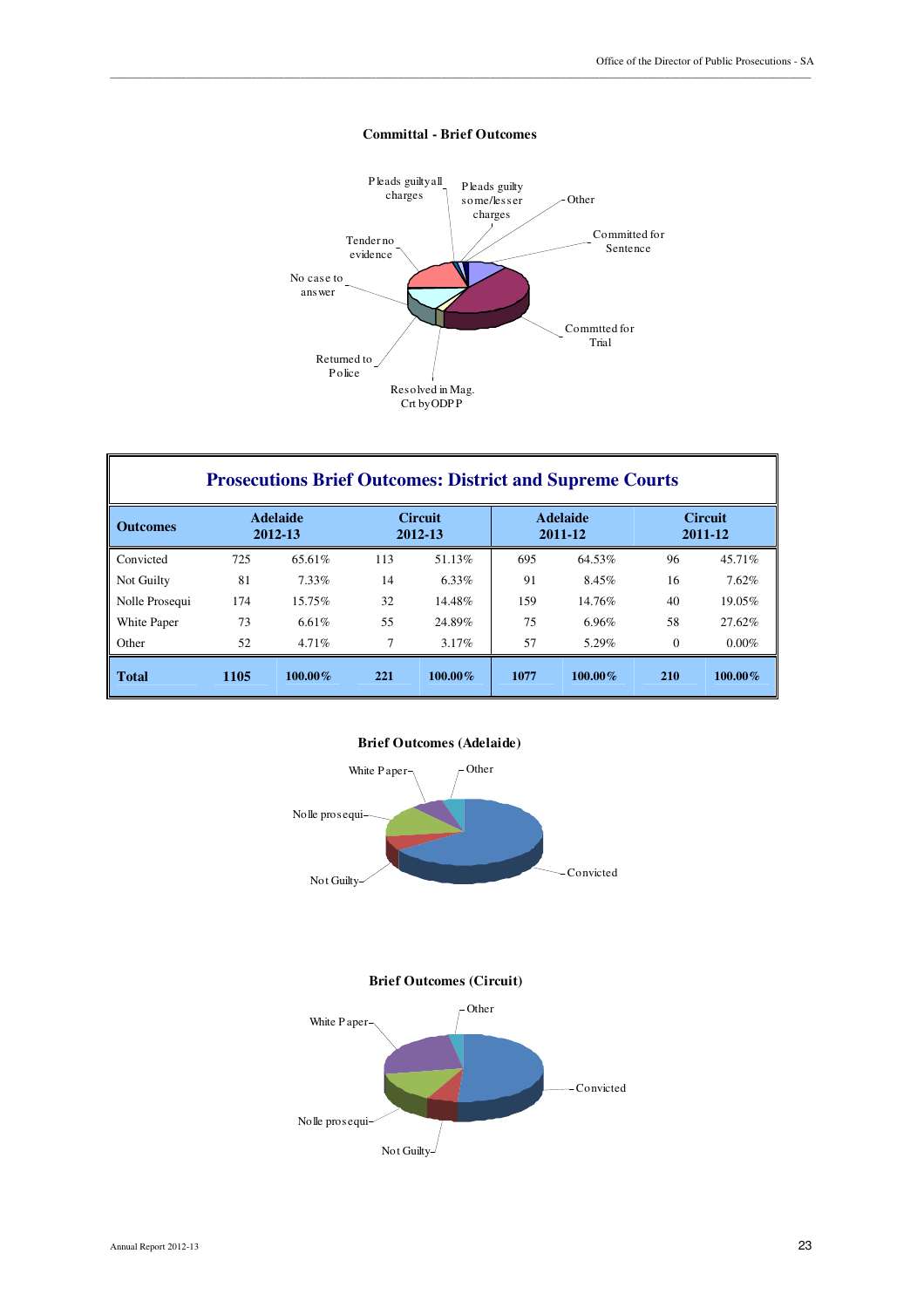| <b>Trial Outcomes</b>                                                  |     |                            |                |                           |     |                            |                |                           |
|------------------------------------------------------------------------|-----|----------------------------|----------------|---------------------------|-----|----------------------------|----------------|---------------------------|
| <b>District and Supreme Courts - Outcomes of Trials that Proceeded</b> |     |                            |                |                           |     |                            |                |                           |
| <b>Trial Outcomes</b>                                                  |     | <b>Adelaide</b><br>2012-13 |                | <b>Circuit</b><br>2012-13 |     | <b>Adelaide</b><br>2011-12 |                | <b>Circuit</b><br>2011-12 |
| Guilty                                                                 | 107 | 36.15%                     | 18             | 36.73%                    | 139 | 41.00%                     | 22             | 46.81%                    |
| Not Guilty                                                             | 87  | 29.39%                     | 14             | 28.57%                    | 95  | 28.02%                     | 19             | 40.43%                    |
| Nolle Prosequi                                                         | 15  | 5.07%                      | $\overline{c}$ | 4.08%                     | 19  | 5.60%                      |                | 2.13%                     |
| Not Guilty - Mental incompetence                                       | 3   | $1.01\%$                   | $\Omega$       | $0.00\%$                  | 5   | 1.47%                      | $\mathbf{0}$   | $0.00\%$                  |
| Guilty Plea at/during trial                                            | 41  | 13.85%                     |                | 2.04%                     | 39  | 11.50%                     | $\overline{2}$ | 4.26%                     |
| Hung Jury                                                              | 10  | 3.38%                      | $\Omega$       | $0.00\%$                  | 7   | 2.06%                      | $\Omega$       | $0.00\%$                  |
| Mistrial                                                               | 21  | 7.09%                      | 12             | 24.49%                    | 23  | 6.78%                      |                | 2.13%                     |
| Other                                                                  | 12  | 4.05%                      | $\mathcal{D}$  | 4.08%                     | 12  | $3.54\%$                   | $\overline{c}$ | 4.26%                     |
| <b>Total Trials Finalised</b>                                          | 296 | 100.00%                    | 49             | $100.00\%$                | 339 | $100.00\%$                 | 47             | $100.00\%$                |



#### **Circuit District and Supreme Court - Trial Outcomes**

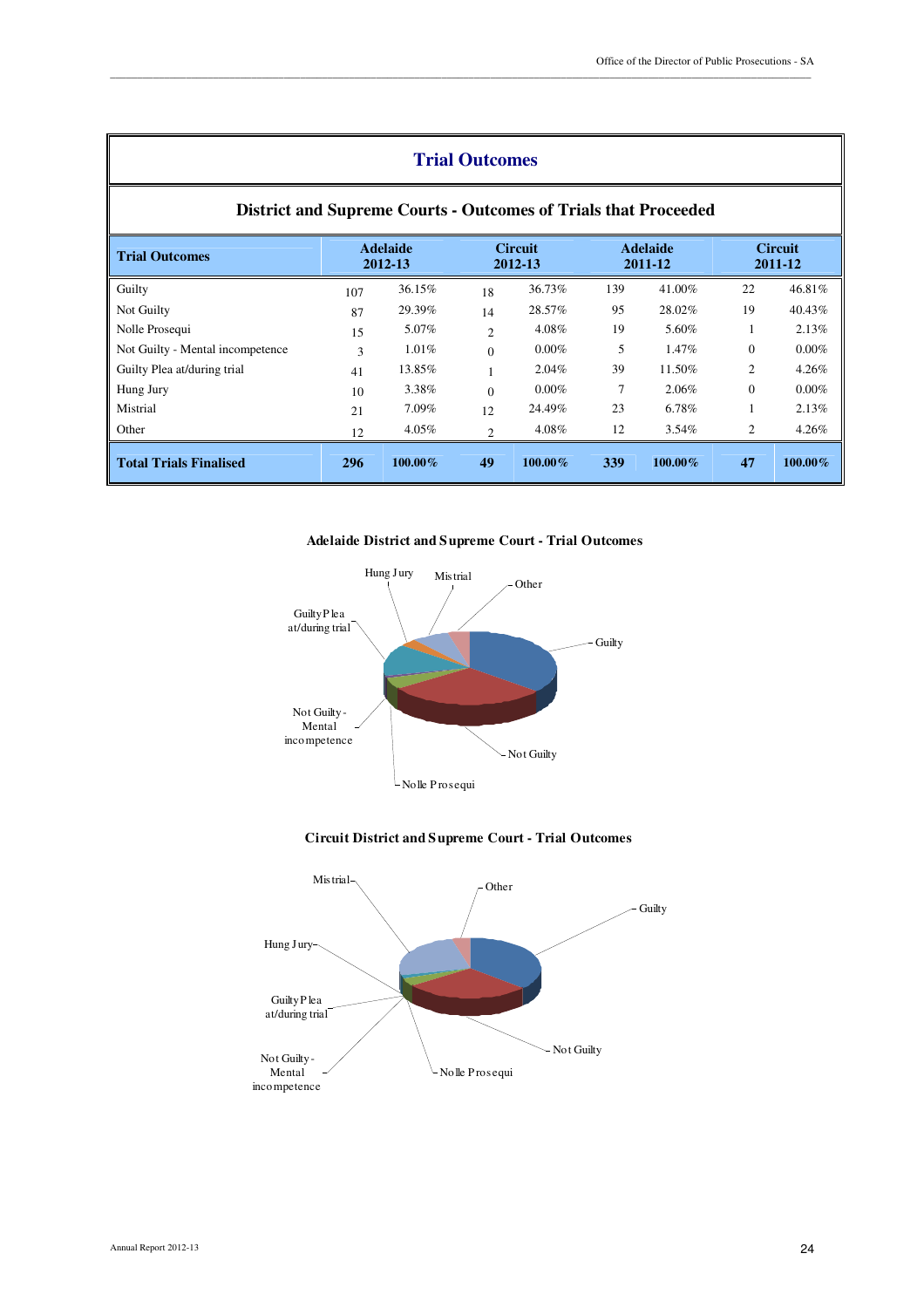| <b>Appeals</b>                     |                         |         |                           |             |                      |         |
|------------------------------------|-------------------------|---------|---------------------------|-------------|----------------------|---------|
|                                    | <b>Against Sentence</b> |         | <b>Against Conviction</b> |             | <b>Other Grounds</b> |         |
| <b>Crown Appeals</b>               | 2012-13                 | 2011-12 | 2012-13                   | 2011-12     | 2012-13              | 2011-12 |
| Allowed                            | 10                      |         | $\Omega$                  | っ           |                      |         |
| Dismissed                          |                         | 9       | $\Omega$                  | $\Omega$    |                      |         |
| <b>Total Crown Appeals decided</b> | 15                      | 16      | $\bf{0}$                  | $\mathbf 2$ |                      |         |
|                                    |                         |         |                           |             |                      |         |

|                               | <b>Against Sentence</b> |                             | <b>Against Conviction</b> |         | <b>Other Grounds</b> |         |
|-------------------------------|-------------------------|-----------------------------|---------------------------|---------|----------------------|---------|
| Defence Appeals               | 2012-13                 | 2011-12                     | 2012-13                   | 2011-12 | 2012-13              | 2011-12 |
| Conviction quashed            |                         | $\Omega$                    | 13                        | 13      |                      |         |
| Sentence reduced              | 16                      | 19                          | 0                         |         |                      |         |
| Appeal dismissed              | 16                      | 31                          | 17                        | 35      |                      |         |
| Other outcome                 |                         | $\mathcal{D}_{\mathcal{L}}$ |                           | ∍       |                      |         |
| Total Defence Appeals decided | 37                      | 52                          | 33                        | 50      | 0                    |         |
|                               |                         |                             |                           |         |                      |         |

| <b>Leave to Appeal Applications</b> | By DPP<br><b>Against Sentence</b> |          | <b>By Defence</b><br><b>Against Sentence</b> |          | <b>By Defence</b><br><b>Against Conviction</b> |         |  |
|-------------------------------------|-----------------------------------|----------|----------------------------------------------|----------|------------------------------------------------|---------|--|
|                                     | 2012-13                           | 2011-12  | 2012-13                                      | 2011-12  | 2012-13                                        | 2011-12 |  |
| Abandoned / Withdrawn               |                                   | $\theta$ |                                              | 8        | 10                                             |         |  |
| Dismissed                           |                                   | $\theta$ | 19                                           | 23       |                                                |         |  |
| Sentence reduced                    |                                   | 0        | 0                                            | $\Omega$ | $\Omega$                                       |         |  |
| To CCA                              |                                   | 0        | 39                                           | 49       | 34                                             | 43      |  |
| Other                               |                                   |          | $\mathfrak{D}$                               | $\Omega$ | $\Omega$                                       |         |  |
| <b>Total Applications</b>           |                                   | 0        | 65                                           | 80       | 51                                             | 65      |  |

| <b>Adjudication Outcomes</b>         |      |            |      |            |  |  |  |
|--------------------------------------|------|------------|------|------------|--|--|--|
| <b>Adjudication Outcomes</b>         |      | 2012-13    |      | 2011-12    |  |  |  |
| Charge Major Indictable              | 1802 | 85.24%     | 1752 | 84.80%     |  |  |  |
| Charge Minor Indictable              | 204  | 9.65%      | 169  | 8.18%      |  |  |  |
| <b>Charge Summary</b>                | 59   | $2.79\%$   | 59   | 2.86%      |  |  |  |
| Do not lay charges                   | 35   | 1.66%      | 34   | $1.65\%$   |  |  |  |
| Other                                | 14   | 0.66%      | 52   | 2.52%      |  |  |  |
| <b>Total Adjudications finalised</b> | 2114 | $100.00\%$ | 2066 | $100.00\%$ |  |  |  |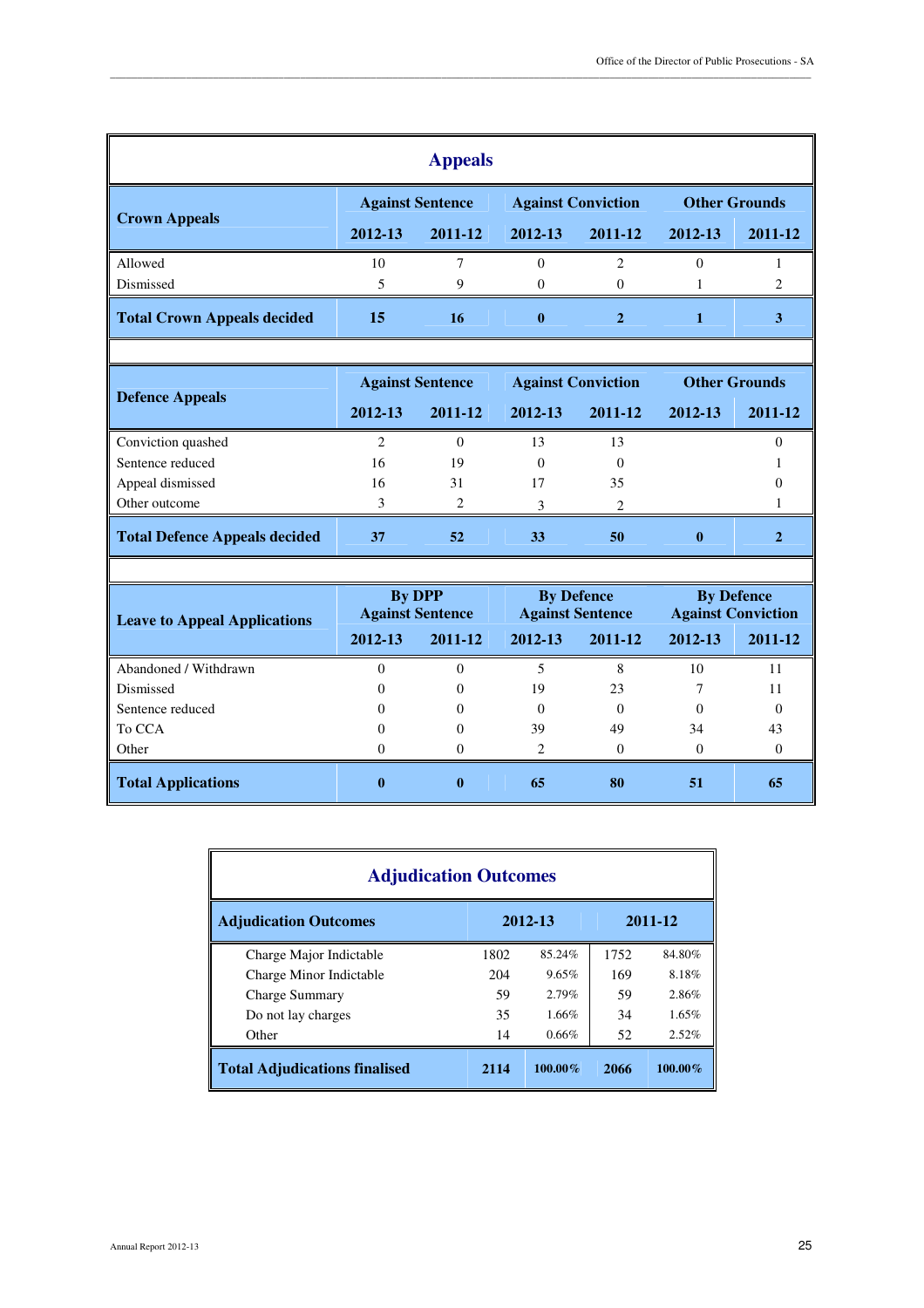#### **CONFISCATIONS**

The *Criminal Assets Confiscation Act 2005* gives the Director of Public Prosecutions the power to seek to confiscate proceeds and instruments of crime. The Act allows, among other things, the following:

\_\_\_\_\_\_\_\_\_\_\_\_\_\_\_\_\_\_\_\_\_\_\_\_\_\_\_\_\_\_\_\_\_\_\_\_\_\_\_\_\_\_\_\_\_\_\_\_\_\_\_\_\_\_\_\_\_\_\_\_\_\_\_\_\_\_\_\_\_\_\_\_\_\_\_\_\_\_\_\_\_\_\_\_\_\_\_\_\_\_\_\_\_\_\_\_\_\_\_\_\_\_\_\_\_\_\_\_\_\_\_\_\_\_\_\_\_\_\_\_\_\_\_\_\_\_\_\_\_

- The court can make a restraining order over property, so that it is not disposed of while criminal proceedings run their course;
- The court can make a forfeiture order, forfeiting property which is the proceeds of an offence, or was used in connection with the commission of an offence; and
- The court can make a pecuniary penalty order, which is an order that a monetary sum be paid to the Crown, based on the value of benefits received from the commission of an offence, or the value of property used in connection with the commission of an offence.

Money received from the sale of forfeited property and pecuniary penalty orders is paid into the Victims of Crime Fund.

The ODPP deposited \$2,320,296 into the Victims of Crime Fund for the financial year ending 30 June 2013.

| <b>Criminal Assets Confiscation</b> | 2012-13     | 2011-12     |
|-------------------------------------|-------------|-------------|
| Briefs received                     | 218         | 327         |
| Briefs finalised                    | 247         | 195         |
| Deposited to Victims of Crime Fund  | \$2,320,296 | \$2,275,170 |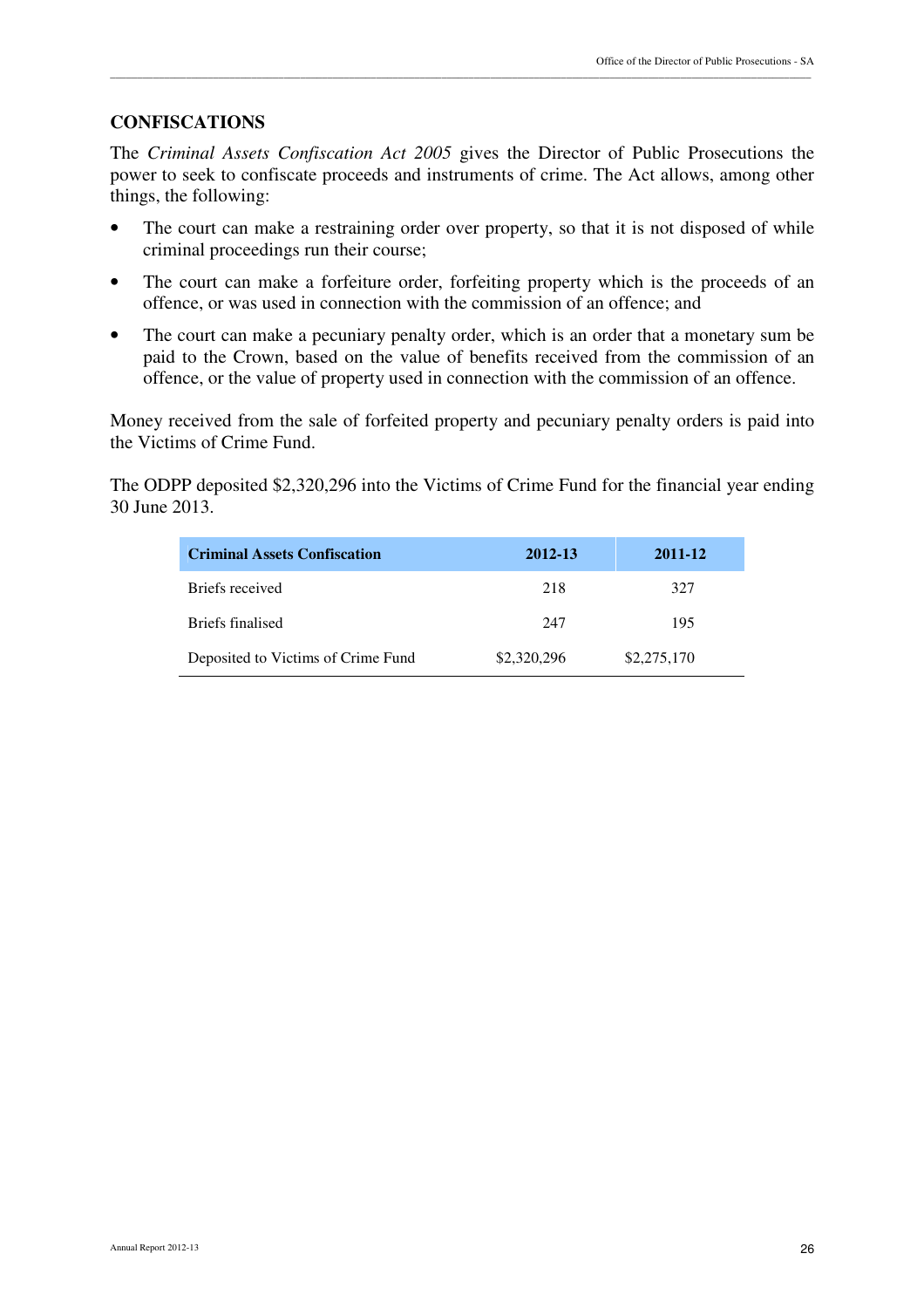### **WITNESS ASSISTANCE SERVICE**

#### **Overview**

In 2012 - 2013 the Witness Assistance Service (WAS) continued to assist victims of crime and witnesses for the prosecution in the most serious criminal matters being prosecuted by the Office; including those living in regional and remote areas.<sup>7</sup>

\_\_\_\_\_\_\_\_\_\_\_\_\_\_\_\_\_\_\_\_\_\_\_\_\_\_\_\_\_\_\_\_\_\_\_\_\_\_\_\_\_\_\_\_\_\_\_\_\_\_\_\_\_\_\_\_\_\_\_\_\_\_\_\_\_\_\_\_\_\_\_\_\_\_\_\_\_\_\_\_\_\_\_\_\_\_\_\_\_\_\_\_\_\_\_\_\_\_\_\_\_\_\_\_\_\_\_\_\_\_\_\_\_\_\_\_\_\_\_\_\_\_\_\_\_\_\_\_\_

Budget pressures resulted in a decrease in the WAS staffing establishment (11.0 FTE from 11.6 FTE). This contributed to a decrease in the number of overall services provided to victims and witnesses; a corresponding decrease in new referrals accepted by the service; and the introduction of a 'waiting list' for new referrals for the first time since 2008.

The Office of the Commissioner for Victims' Rights continued to fund a number of designated Child Officer positions (3.6 FTE) allowing the Office to continue to provide a range of specialist and targeted services and supports to this vulnerable population of victims and witnesses.

#### **WAS Year in Review**

During 2012-2013, new referrals to the Service marginally decreased by 4.7% compared to the previous financial year (992 compared to 1041). New adult referrals decreased by 5.0% (a total of 728 compared to 766); and new child referrals also decreased by 3.6% (265 compared to 275).

The Service experienced a 9.6% decrease in the overall numbers of face-to-face services and supports provided to victims and witnesses (2383 compared to 2587). Similarly, the time spent providing face-to-face services and supports marginally decreased by 0.5% (from 3,609 hrs to 3,590 hrs).

Small decreases were also noted in all areas of service delivery including court attendance / support (-11.5%), attendance at proofing meetings (-8.4%), court familiarisation / preparation (-8.0%) and assistance with VIS (-3.5%). The most significant decrease was in the area of court companion support (-17.0%) due to Victim Support Service (VSS) court companion volunteers being used at an increased rate.

#### **Other Highlights**

Over the past twelve month period WAS continued to work with significant numbers of external stakeholders; developed new alliances with interagency partners; and adopted a more strategic focus in key areas of policy and practice development.

The WAS continued to provide education and training support to numbers of allied criminal justice system and community based agencies including Community Corrections, SAPOL, Forensic Mental Health Services (James Nash House), Victim Support Service, TAFE (Certificate IV in Interagency Practice - Child Abuse) and the Centre for Restorative Justice. Of particular note the WAS met with members of the Liberian Community (Migrant Resource Centre); and provided additional training support in the area of "Victim Impact Statements: Legalisation, Practice & Politics" to SAPOL Victim Contact Officers, Yarrow Place Rape & Sexual Assault Services staff and Victim Support Service staff.

 $\overline{a}$ 

<sup>&</sup>lt;sup>7</sup> Pt Augusta, Pt Pirie, Whyalla, Ceduna, Pt Lincoln, Mt Gambier, Riverland and APY Lands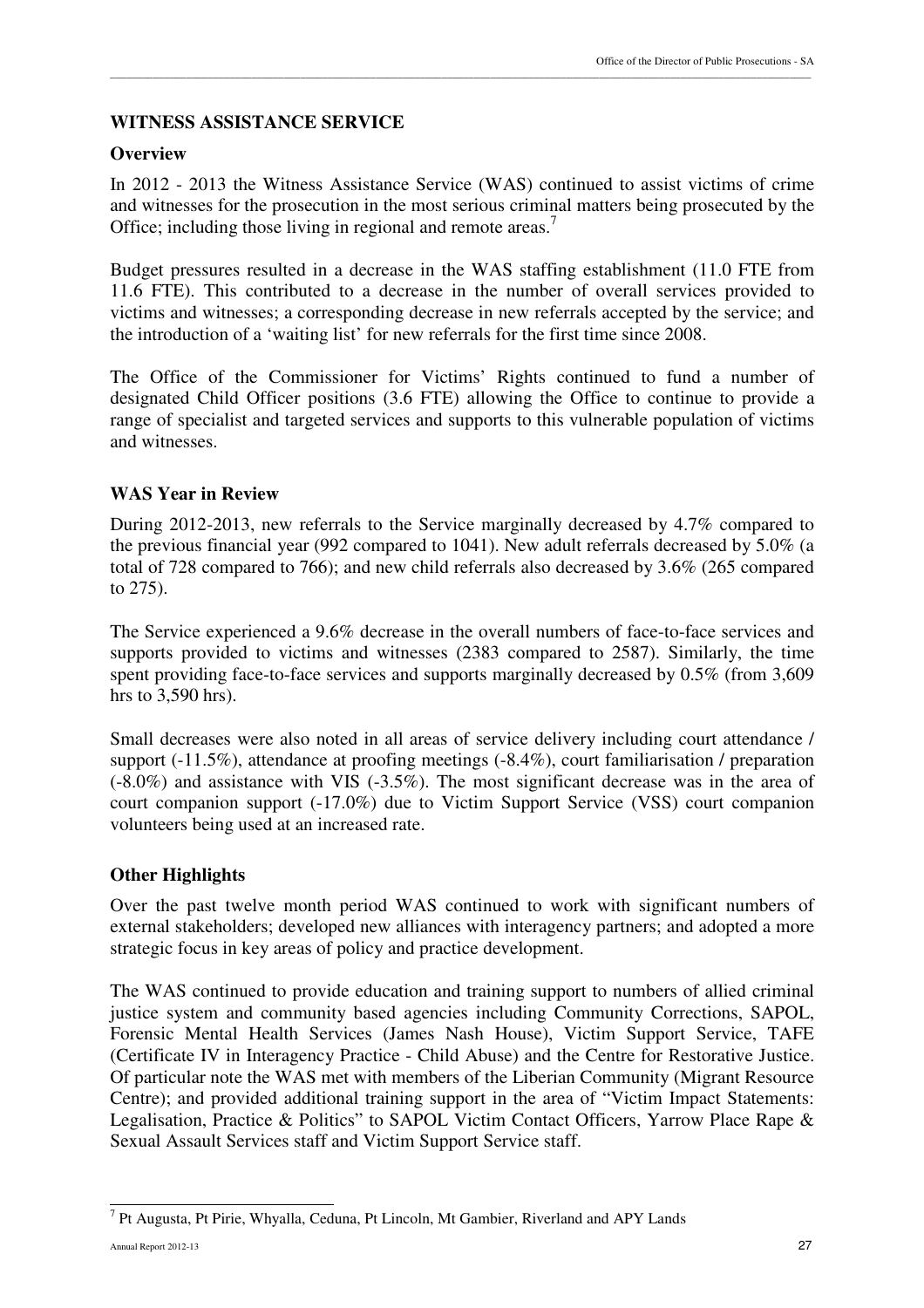The Manager WAS attended the National Witness Assistance Service Conference and National WAS Managers Meeting in Hobart in February 2013. The review of national standards, practices and service models resulted in a proposal to restructure and improve the management and efficiency of the service. The proposed WAS re-structure was presented to members of the Executive Team at their Executive Team Planning Day in March 2013.

\_\_\_\_\_\_\_\_\_\_\_\_\_\_\_\_\_\_\_\_\_\_\_\_\_\_\_\_\_\_\_\_\_\_\_\_\_\_\_\_\_\_\_\_\_\_\_\_\_\_\_\_\_\_\_\_\_\_\_\_\_\_\_\_\_\_\_\_\_\_\_\_\_\_\_\_\_\_\_\_\_\_\_\_\_\_\_\_\_\_\_\_\_\_\_\_\_\_\_\_\_\_\_\_\_\_\_\_\_\_\_\_\_\_\_\_\_\_\_\_\_\_\_\_\_\_\_\_\_

The WAS broadened it participation in key areas of policy & practice development including involvement in the AGD Disability Justice Plan; Sexual Assault & Cognitive Disability Resources Group; Restorative Justice Working Party; AGD Workplace DV Policy; AGD Flexibility in the Workplace Forum; Public Sector Values & Behaviours; Change at South Australia Launch; and Citizen Centric Community of Practice Forums.

Finally the Manager WAS continued to undertake a lead role in 'Customer Feedback' involving victims and witnesses. The details are set out below.

| <b>Activity - New Referrals</b>                        | $2012 - 13$ | $2011 - 12$ | $%$ Change |
|--------------------------------------------------------|-------------|-------------|------------|
| <b>Total New Referrals</b>                             | 992         | 1041        | $-4.7\%$   |
| New Adult Referrals                                    | 728         | 766         | $-5.0\%$   |
| New Child Referrals                                    | 265         | 275         | $-3.6\%$   |
| <b>Activity - Face-to-Face Services</b>                | $2012 - 13$ | $2011 - 12$ | % Change   |
| <b>Total Face-to-Face Services</b>                     | 2339        | 2587        | $-9.6%$    |
| Total Time Spend Providing Face-to-Face Services (hrs) | 3590        | 3609        | $-0.5\%$   |
| Attendance at Proofing Meetings                        | 1258        | 1374        | $-8.4%$    |
| Court Attendance / Support                             | 652         | 737         | $-11.5%$   |
| Court familiarisation / Preparation                    | 166         | 182         | $-8.0%$    |
| Assistance with VIS                                    | 131         | 135         | $-3.5%$    |
| <b>Court Companion Support</b>                         | 132         | 159         | $-17.0%$   |

# **WAS Service Delivery**

# **Witness and Victim Feedback**

Since March 2010, the Office has routinely received feedback from Victims, Witnesses & Significant Others via a survey process. To date, 1,700 surveys have been issued, with over 300 replies received (a return rate of 18%).

In 2012-13, the Office was reported to excel in the following areas of service (rated as 'agree' or 'strongly agree'):

- ODPP Staff Being Professional at All Times (92%)
- Having the Legal Process Explained (87%)
- High Quality of Service Received from the Office (87%)

Before their involvement with the Office, 70% of respondents rated their impression of the Office as 'Neutral'. After their involvement with the Office, 83% of respondents rated their impression of the Office as 'Positive' or 'Very Positive'. Furthermore, 63% of respondents were 'Satisfied' or 'Very Satisfied' with the Outcome of the Prosecution Case, and 57% of respondents were 'Satisfied' or 'Very Satisfied' with the Sentence Outcome (where applicable).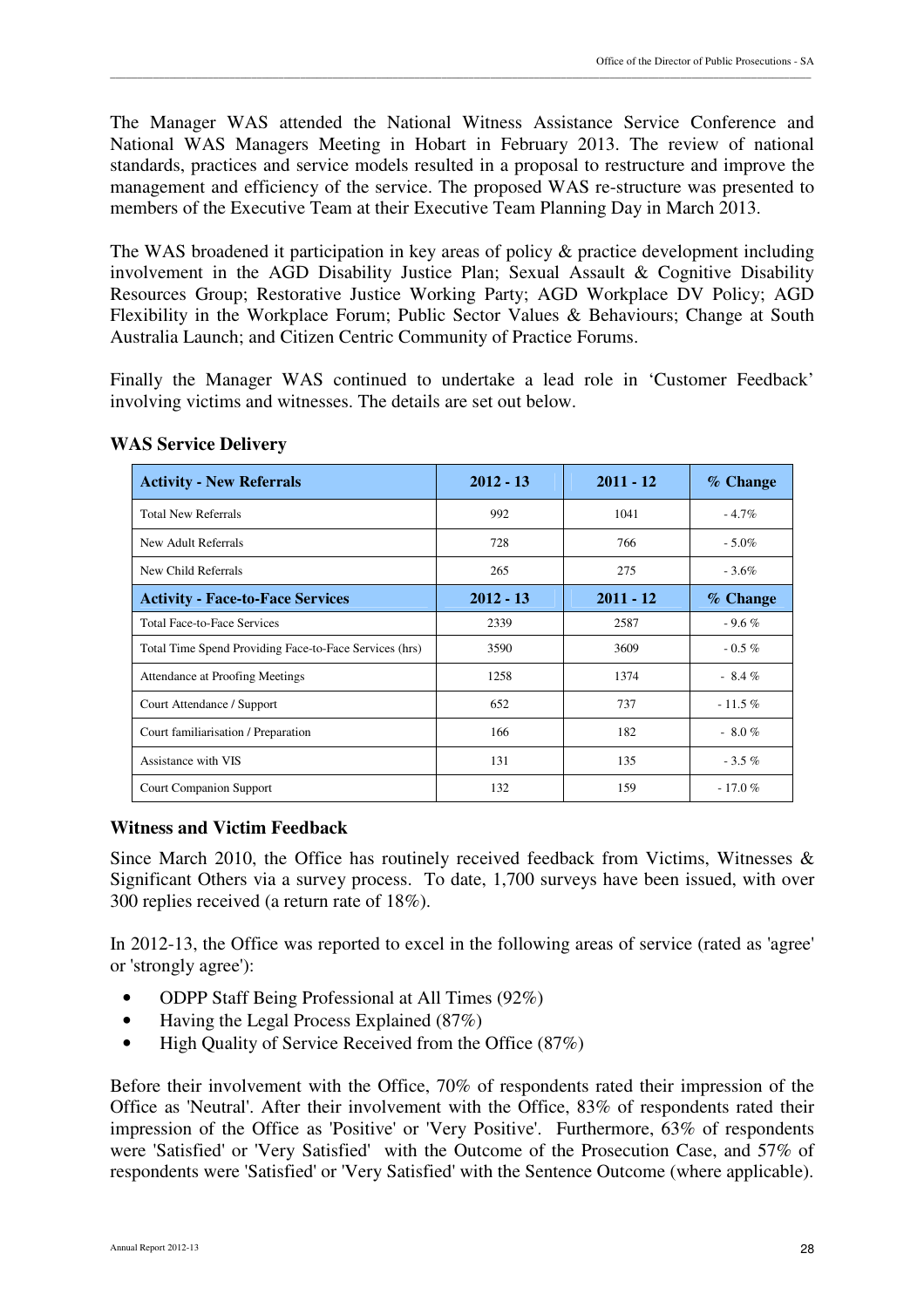### **DIRECTIONS UNDER THE** *DIRECTOR OF PUBLIC PROSECUTIONS ACT* **1991**

#### **Directions from the Attorney-General**

There was no direction or guideline given by the Attorney-General to the Director of Public Prosecutions pursuant to Section 9 of the *Director of Public Prosecutions Act* 1991 during the year.

\_\_\_\_\_\_\_\_\_\_\_\_\_\_\_\_\_\_\_\_\_\_\_\_\_\_\_\_\_\_\_\_\_\_\_\_\_\_\_\_\_\_\_\_\_\_\_\_\_\_\_\_\_\_\_\_\_\_\_\_\_\_\_\_\_\_\_\_\_\_\_\_\_\_\_\_\_\_\_\_\_\_\_\_\_\_\_\_\_\_\_\_\_\_\_\_\_\_\_\_\_\_\_\_\_\_\_\_\_\_\_\_\_\_\_\_\_\_\_\_\_\_\_\_\_\_\_\_\_

#### **Directions to the Commission of Police**

There was no direction issued to the Commissioner of Police by the Director of Public Prosecutions pursuant to section 11 of the *Director of Public Prosecutions Act* 1991 during the year.

#### **Listening and Surveillance Devices Act 1972**

Pursuant to section 12 (1) of the *Director of Public Prosecutions Act* 1991, the Office reports that during the year the DPP considered 46, and approved 44 applications for warrants under the *Listening and Surveillance Devices Act* 1972.

# **COMPLIANCE REPORTING**

The following matters are incorporated within the Annual Report of the Attorney-General's Department.

- Aboriginal Reconciliation Statement
- Asbestos Management
- Consultants
- Contractual arrangement
- Disability Action Plan Reporting
- Energy Efficiency Action Plan Reporting
- Equal Employment Opportunity
- Executive Employment Reporting
- Financial Reporting
- Fraud
- Greening of Government
- Human Resource Reporting
- Occupational Health, Safety & Injury Management
- Regional Impact Assessment Statements

#### **Freedom of Information**

The Office of the DPP is an 'exempt agency' for the purposes of the *Freedom of Information Act* 1991*.* 

#### **Overseas Travel**

The Director undertook no overseas travel during 2012-13.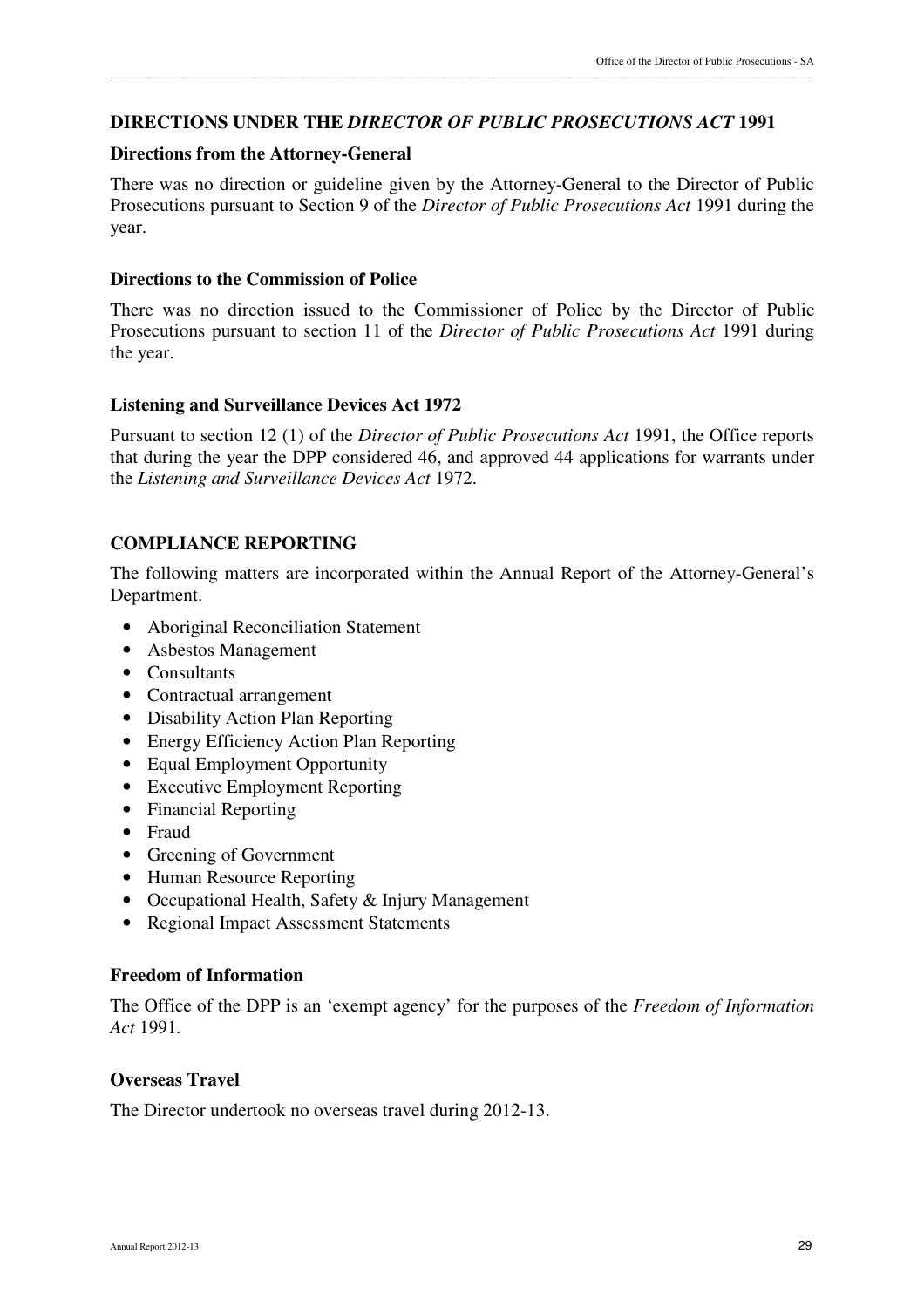#### **GLOSSARY**

| <b>Accused</b>               | A person who is alleged to have committed an offence.                                                                                                                                                                                                                                                                                                                                                                      |
|------------------------------|----------------------------------------------------------------------------------------------------------------------------------------------------------------------------------------------------------------------------------------------------------------------------------------------------------------------------------------------------------------------------------------------------------------------------|
| Acquit                       | To find an accused person not guilty at a trial.                                                                                                                                                                                                                                                                                                                                                                           |
| <b>Adjourn</b>               | To delay a court hearing, until later that day, to a future date or indefinitely.                                                                                                                                                                                                                                                                                                                                          |
| <b>Adjudication</b>          | Legal advice sought by, and given to, SA Police in the metropolitan area on the<br>appropriateness of draft charges intended to be laid on the first appearance after arrest.<br>Adjudication requests are generally turned around within two hours in time for the<br>accused's first appearance in the Magistrates Court (the morning of the day after<br>arrest if bail has been refused). See also Opinion.            |
| Affidavit                    | A sworn or affirmed written statement which may be used as a substitute for oral<br>evidence.                                                                                                                                                                                                                                                                                                                              |
| AGD                          | Attorney-General's Department                                                                                                                                                                                                                                                                                                                                                                                              |
| <b>Antecedent Report</b>     | A report that lists a person's previous criminal convictions.                                                                                                                                                                                                                                                                                                                                                              |
| <b>Appeal</b>                | An application to a higher court to review a decision of a lower court regarding a<br>conviction or sentence. If the higher court agrees with the <i>appellant</i> that the lower<br>court made an error, the lower court decision is quashed or overturned. A different<br>sentence will be imposed or, in the case of appeal against conviction, a new trial may<br>be ordered or the <i>appellant</i> may be acquitted. |
|                              | If the higher court affirms (agrees with) the lower court decision, the appeal is<br>dismissed                                                                                                                                                                                                                                                                                                                             |
|                              | Generally, the DPP can appeal against sentence only (not against an acquittal). The<br>defendant can appeal against both a sentence and conviction.                                                                                                                                                                                                                                                                        |
| <b>Appellant</b>             | When a party (prosecution or accused) appeals against a court decision, he/she is<br>referred to as the appellant throughout the appeal process. See also Respondent.                                                                                                                                                                                                                                                      |
| <b>Arraignment</b>           | After a defendant is committed to stand trial in the District or Supreme Court he/she<br>must formally plead to the charges. This first appearance in the District or Supreme<br>Court is the arraignment.                                                                                                                                                                                                                 |
| <b>Arrest</b>                | To apprehend or take into custody a person suspected of having committed a crime.                                                                                                                                                                                                                                                                                                                                          |
| Bail                         | Once a person has been arrested and charged with an offence, that person must remain<br>in gaol unless that person has legal authority to remain out of gaol. When a person<br>receives such authority that person is said to have been granted bail. Bail may be on<br>the accused's own undertaking to appear or with sureties (promises made by others)<br>and subject to conditions.                                   |
| <b>Brief</b>                 | The DPP file relating to the prosecution of one defendant on one charge or multiple<br>related charges. Co-accused have separate Briefs. Unrelated charges stemming from a<br>separate criminal activity has a separate Brief. Co-accused will each have a Brief in<br>relation to a crime for which they are both being prosecuted. Unless otherwise<br>indicated, ODPP statistics are based on the number of Briefs.     |
| <b>Burden of Proof</b>       | The onus of proving disputed facts. In criminal trials the onus is almost always on the<br>prosecution to prove the facts, including the charge. Defence does not have to prove<br>innocence. See also Standard of Proof.                                                                                                                                                                                                  |
| <b>CLCA</b>                  | Criminal Law Consolidation Act 1935                                                                                                                                                                                                                                                                                                                                                                                        |
| <b>Committal Proceedings</b> | After a person is charged with an indictable offence they appear before a magistrate<br>who determines if there is sufficient evidence upon which to order that they stand trial<br>before a judge and jury in the District or Supreme Court.                                                                                                                                                                              |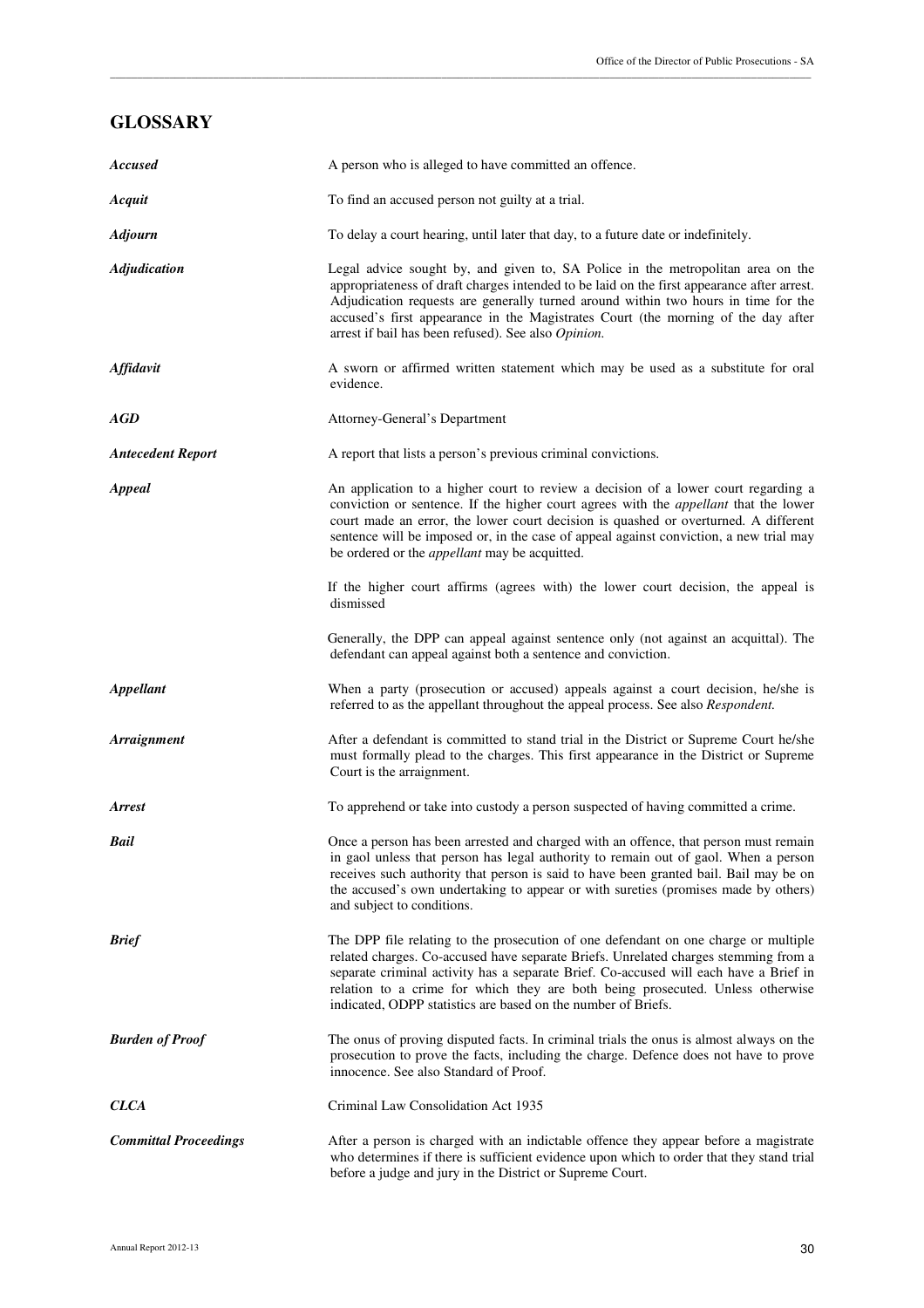| <b>Committed for Sentence</b>   | If, at the committal proceedings, the accused pleads guilty, the magistrate will order<br>the accused person to appear before a District or Supreme Court to be sentenced<br>according to law.                                                                                                                                     |
|---------------------------------|------------------------------------------------------------------------------------------------------------------------------------------------------------------------------------------------------------------------------------------------------------------------------------------------------------------------------------|
| <b>Convicted</b>                | Found guilty of the crime charged or of a lesser charge.                                                                                                                                                                                                                                                                           |
| Crown                           | The Crown means the State.                                                                                                                                                                                                                                                                                                         |
| <b>Declarations</b>             | A written witness statement given to police, or a statement made by a police officer,<br>signed by the person giving the statement.                                                                                                                                                                                                |
| Defendant                       | In the Magistrates Court the <i>Accused</i> may be referred to as the defendant.                                                                                                                                                                                                                                                   |
| <b>Directions Hearing</b>       | A pre-trial administrative hearing to ensure that all parties are ready for trial and to set<br>a trial date.                                                                                                                                                                                                                      |
| Exhibit                         | A document or physical item tendered as evidence in a court hearing or referred to in<br>an affidavit.                                                                                                                                                                                                                             |
| <b>Forensic science</b>         | The use of science or technology to investigate and establish facts or evidence in a<br>court of law. Forensic scientists search for and examine physical evidence to establish<br>or disprove links between material or a person and the scene of the crime or another<br>person.                                                 |
| <b>Forfeiture Orders</b>        | Orders granted under the Criminal Assets Confiscation Act, 2005 for the confiscation<br>of property of a person convicted of a criminal offence.                                                                                                                                                                                   |
| Form 7                          | An application to the Full Bench of the Supreme Court for leave to appeal following<br>rejection of an application to appeal by a single judge.                                                                                                                                                                                    |
| <b>Indictable Offence</b>       | An offence, either Major Indictable or Minor Indictable, for which the accused has an<br>initial right to be tried by a judge and jury.                                                                                                                                                                                            |
| <b>Information</b>              | An Information is the document that formally initiates the prosecution process when<br>lodged with the court prior to Arraignment. It names the accused, details of the charge<br>or charges and the names of witnesses.                                                                                                           |
| <b>Major Indictable Offence</b> | Those indictable offences where the maximum term of imprisonment exceeds five<br>years. All major indictable offences are heard and determined in the District and<br>Supreme Courts.                                                                                                                                              |
| <b>Matter</b>                   | The prosecution of one or more defendants charged in relation to a crime. Where two<br>or more defendants are charged (irrespective of the number of charges laid) the Office<br>will have a Brief for each defendant                                                                                                              |
| <b>Major Indictable Offence</b> | Those indictable offences where the maximum term of imprisonment exceeds five<br>years. All major indictable offences are heard and determined in the District and<br>Supreme Courts.                                                                                                                                              |
| <b>Mentally Incompetent</b>     | An accused may be found not guilty on grounds of mental competence at the<br>(1)<br>time the offence was committed (CLCA Part 8A) and declared liable to<br>supervision.                                                                                                                                                           |
|                                 | Where a person is found by a court to be mentally unfit to stand trial because<br>(2)<br>they can not satisfactorily assist in their own defence.                                                                                                                                                                                  |
| <b>Minor Indictable Offence</b> | Those indictable offences where the maximum term of imprisonment exceeds two<br>years but is less than five years. Minor indictable offences are heard and determined<br>in the District Court.                                                                                                                                    |
| <b>Nolle Prosequi</b>           | A decision by the DPP not to proceed with the prosecution. The formal recording of<br>that decision by the court. This decision is taken when it is indicated as appropriate by<br>the Statement of Prosecution Policy and Guidelines (available on the ODPP website -<br>http://www.dpp.sa.gov.au.) See also TNE and White Paper. |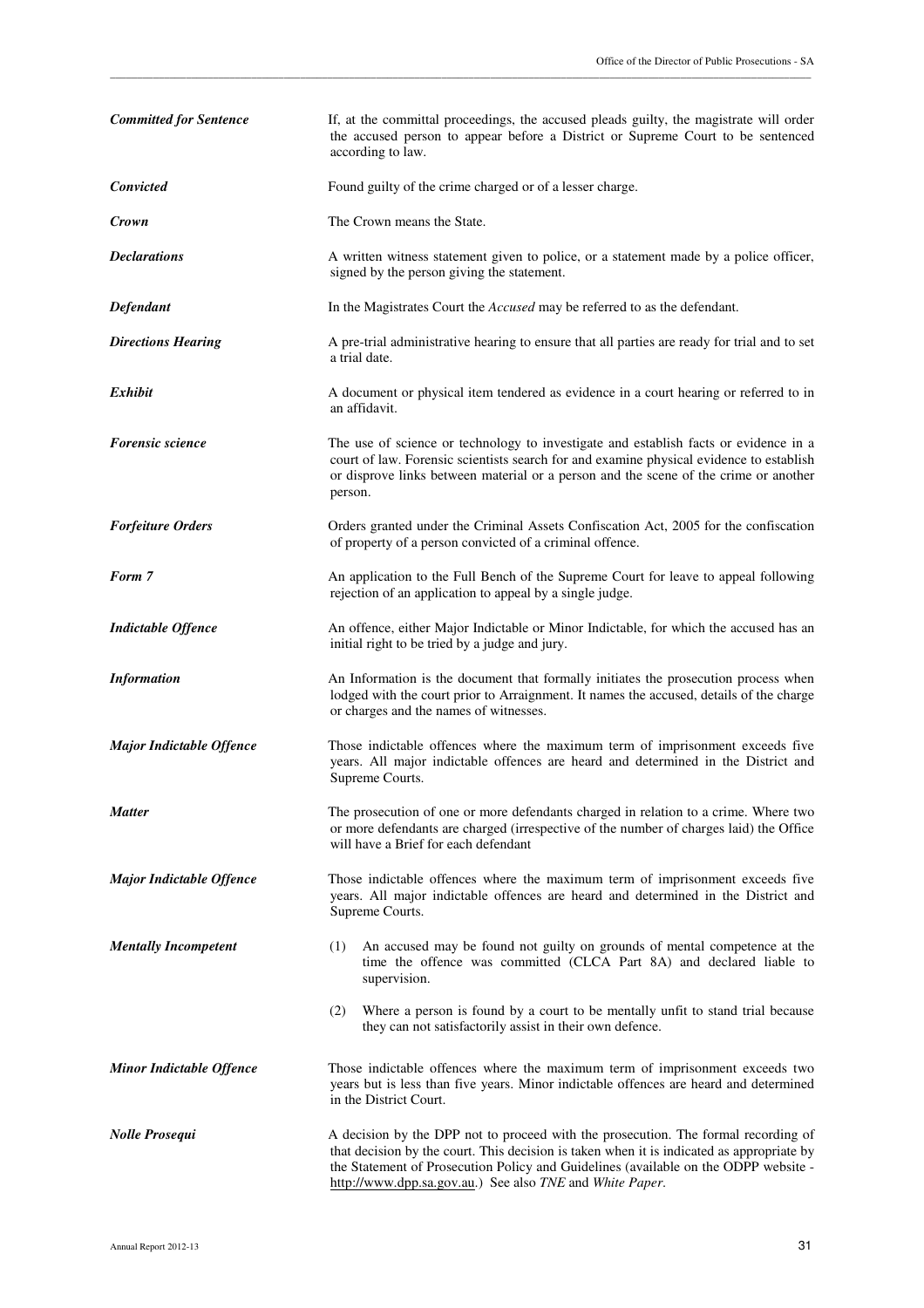| <b>Non-Parole Period</b>       | The period a prisoner must serve without any eligibility for parole. When a judge<br>imposes a sentence of imprisonment, a non-parole period will generally also be<br>imposed. This is the minimum period the prisoner will serve before he/she is eligible<br>for release. If this period is greater than five years, the release of the prisoner is<br>dependant upon the Parole Board.                                                                                                                                                                                                                                              |  |
|--------------------------------|-----------------------------------------------------------------------------------------------------------------------------------------------------------------------------------------------------------------------------------------------------------------------------------------------------------------------------------------------------------------------------------------------------------------------------------------------------------------------------------------------------------------------------------------------------------------------------------------------------------------------------------------|--|
| <b>Not Guilty</b>              | A plea by an accused that he/she did not commit the crime charged.<br>(1)                                                                                                                                                                                                                                                                                                                                                                                                                                                                                                                                                               |  |
|                                | (2)<br>The finding of a court that the accused is acquitted of the charges.                                                                                                                                                                                                                                                                                                                                                                                                                                                                                                                                                             |  |
| Objective elements             | The elements of a crime other than the mental state of an alleged offender. If an<br>accused is found unfit to stand trial due to a mental impairment, the court will decide<br>whether the criminal act occurred as alleged without turning its mind to the guilt of an<br>alleged offender.                                                                                                                                                                                                                                                                                                                                           |  |
| <i><b>Opinion</b></i>          | Advice requested by SA Police from the ODPP in accordance with SAPOL guidelines<br>which permit discretion to request an Opinion in some situations but mandates<br>specified categories of offence be referred to the ODPP for an Opinion. Following a<br>detailed examination of the charges, the available evidence and a review of all<br>statements and the account of interview of the alleged offender, the ODPP may<br>confirm charges should proceed as laid, advise a change of charges or recommend<br>further investigation. It may also confirm an arrest or report is justified on the basis of<br>the material provided. |  |
| <b>Pecuniary Penalty Order</b> | An order by a court that the defendant pay to the Crown a sum of money based on the<br>value of the benefits derived by the defendant from the commission of the offence or<br>the value of the instrument of the offence.                                                                                                                                                                                                                                                                                                                                                                                                              |  |
| <b>Police prosecutors</b>      | Members of SA Police who prosecute offences in the Magistrates Court.                                                                                                                                                                                                                                                                                                                                                                                                                                                                                                                                                                   |  |
| Plea                           | A plea is the formal response of an accused at trial or arraignment. At the accused's<br>trial the charge is read out to the accused (i.e., the accused is arraigned) and the<br>accused then formally responds by saying he or she is <i>guilty</i> or <i>not guilty</i> .                                                                                                                                                                                                                                                                                                                                                             |  |
| Precedent                      | A judicial decision on a point of law which is binding on all courts lower in the<br>hierarchy.                                                                                                                                                                                                                                                                                                                                                                                                                                                                                                                                         |  |
| <b>Proofing</b>                | A meeting between a witness and the prosecutor taking the matter to trial. The police<br>Investigating Officer is present and, where appropriate, a Witness Assistance Officer.<br>The Proofing allows the prosecutor to test the evidence before trial and provide<br>information about the trial process to the witness.                                                                                                                                                                                                                                                                                                              |  |
| <b>Resolved Summarily</b>      | Matters where <i>major indictable</i> charges have been reduced to <i>minor indictable</i> or<br>summary charges and finalised by guilty plea or trial in the Magistrates Court.                                                                                                                                                                                                                                                                                                                                                                                                                                                        |  |
| Respondent                     | The party (prosecution or the accused) called to respond in a higher court to an appeal<br>by the other party against a decision of a lower court.                                                                                                                                                                                                                                                                                                                                                                                                                                                                                      |  |
| <b>Restraining Orders</b>      | Restraints placed by a court to prevent a person from acting in a particular manner—<br>for example, to prevent the accused from contacting or approaching victims or<br>witnesses.                                                                                                                                                                                                                                                                                                                                                                                                                                                     |  |
|                                | Restraining orders made by a court under section 24 of the Criminal Assets<br>Confiscation Act 2005 prevent person(s) disposing of or otherwise dealing with<br>specified property until criminal offences and confiscations proceedings are resolved.                                                                                                                                                                                                                                                                                                                                                                                  |  |
|                                | Domestic violence restraining orders prevent a defendant from contact with specific<br>people or visiting specific addresses.                                                                                                                                                                                                                                                                                                                                                                                                                                                                                                           |  |
|                                | Paedophile restraining orders prevent a defendant from loitering near children or in<br>the vicinity of specified locations, for example, schools, malls, playgrounds and<br>public toilets.                                                                                                                                                                                                                                                                                                                                                                                                                                            |  |
| SAPOL                          | South Australian Police                                                                                                                                                                                                                                                                                                                                                                                                                                                                                                                                                                                                                 |  |